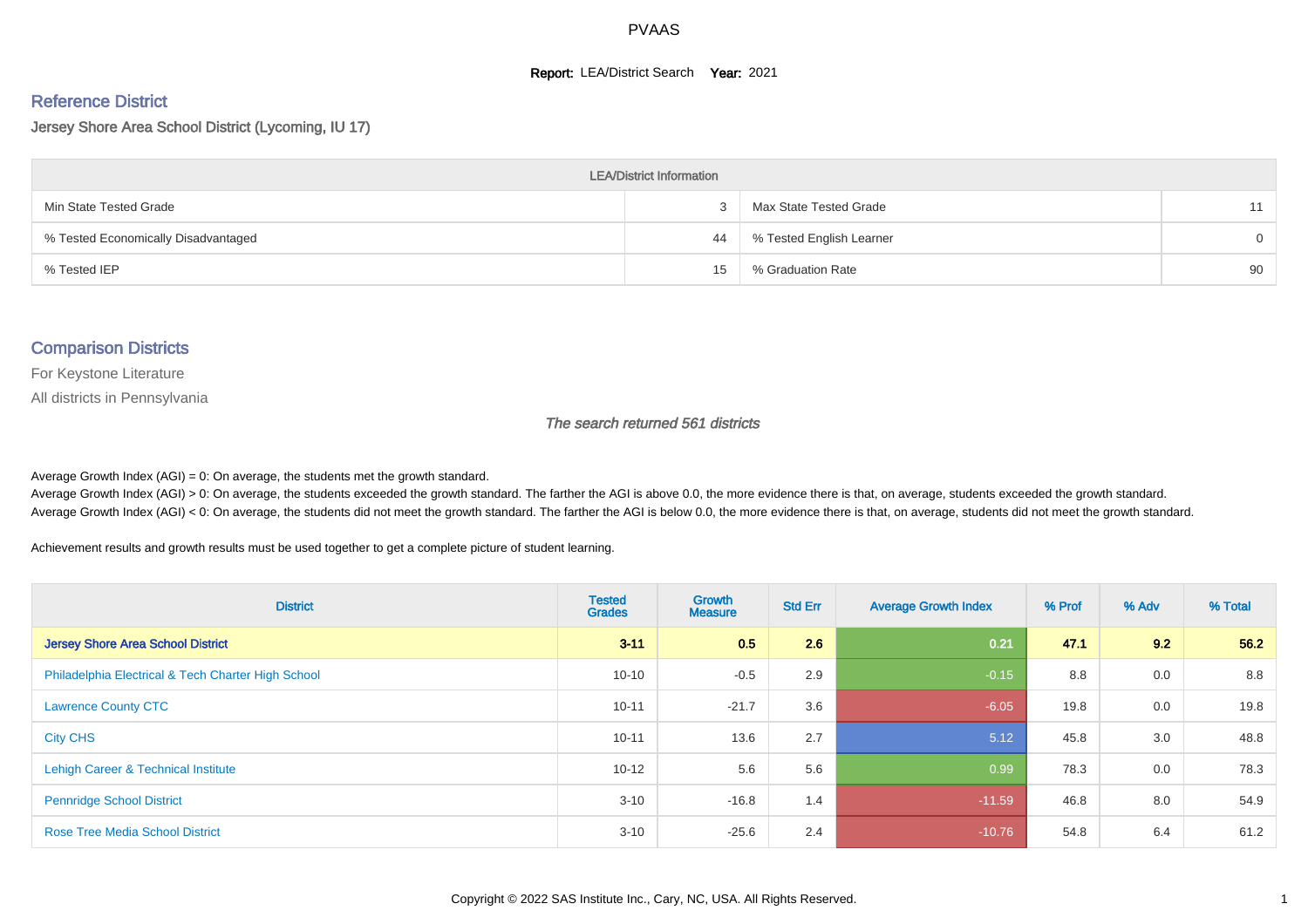| <b>District</b>                                   | <b>Tested</b><br><b>Grades</b> | <b>Growth</b><br><b>Measure</b> | <b>Std Err</b> | <b>Average Growth Index</b> | % Prof | % Adv | % Total  |
|---------------------------------------------------|--------------------------------|---------------------------------|----------------|-----------------------------|--------|-------|----------|
| <b>Jersey Shore Area School District</b>          | $3 - 11$                       | 0.5                             | 2.6            | 0.21                        | 47.1   | 9.2   | 56.2     |
| <b>Shikellamy School District</b>                 | $3 - 10$                       | $-22.3$                         | 2.5            | $-8.92$                     | 33.3   | 6.1   | 39.5     |
| Lackawanna Trail School District                  | $3 - 10$                       | $-21.7$                         | 3.5            | $-6.20$                     | 38.5   | 1.5   | 40.0     |
| <b>Abington School District</b>                   | $3 - 10$                       | $-11.5$                         | 1.9            | $-6.00$                     | 56.2   | 11.6  | 67.8     |
| <b>Avonworth School District</b>                  | $3 - 10$                       | $-12.6$                         | 3.1            | $-4.01$                     | 59.8   | 4.6   | 64.4     |
| <b>Marion Center Area School District</b>         | $3 - 10$                       | $-12.0$                         | 3.1            | $-3.87$                     | 33.7   | 1.1   | 34.8     |
| <b>Clearfield Area School District</b>            | $3 - 10$                       | $-9.4$                          | 2.6            | $-3.56$                     | 43.0   | 3.1   | 46.1     |
| <b>Neshannock Township School District</b>        | $3 - 10$                       | $-9.7$                          | 2.9            | $-3.34$                     | 62.4   | 5.6   | 67.9     |
| <b>Maritime Academy Charter School</b>            | $3 - 10$                       | $-11.4$                         | 3.5            | $-3.29$                     | 15.2   | 0.0   | 15.2     |
| <b>Carmichaels Area School District</b>           | $3 - 10$                       | $-9.3$                          | 3.3            | $-2.81$                     | 35.1   | 1.4   | 36.5     |
| <b>Propel Charter School-Montour</b>              | $3 - 10$                       | $-10.7$                         | 3.9            | $-2.71$                     | 13.7   | 0.0   | 13.7     |
| Northwest Area School District                    | $3 - 10$                       | $-10.0$                         | 3.8            | $-2.59$                     | 34.6   | 7.3   | 41.8     |
| <b>Blue Mountain School District</b>              | $3 - 10$                       | $-5.8$                          | 2.3            | $-2.56$                     | 46.6   | 8.5   | 55.1     |
| <b>Mahanoy Area School District</b>               | $3 - 10$                       | $-9.0$                          | 3.6            | $-2.49$                     | 26.2   | 1.6   | 27.9     |
| <b>Yough School District</b>                      | $3 - 10$                       | $-6.6$                          | 2.7            | $-2.43$                     | 50.8   | 4.0   | 54.8     |
| <b>Chartiers-Houston School District</b>          | $3 - 10$                       | $-8.6$                          | 3.5            | $-2.41$                     | 59.7   | 4.5   | 64.2     |
| Jefferson-Morgan School District                  | $3 - 10$                       | $-9.9$                          | 4.2            | $-2.35$                     | 43.8   | 4.2   | 47.9     |
| South Williamsport Area School District           | $3 - 10$                       | $-5.7$                          | 2.5            | $-2.30$                     | 45.5   | 4.5   | $50.0\,$ |
| <b>Portage Area School District</b>               | $3 - 10$                       | $-8.1$                          | 3.6            | $-2.26$                     | 40.6   | 9.4   | 50.0     |
| <b>West Middlesex Area School District</b>        | $3 - 10$                       | $-8.4$                          | 3.8            | $-2.21$                     | 34.9   | 2.8   | 37.6     |
| <b>Benton Area School District</b>                | $3 - 10$                       | $-9.7$                          | 4.5            | $-2.18$                     | 43.2   | 5.4   | 48.6     |
| <b>Executive Education Academy Charter School</b> | $3 - 10$                       | $-6.5$                          | 3.1            | $-2.08$                     | 23.7   | 2.2   | 25.8     |
| <b>California Area School District</b>            | $3 - 10$                       | $-7.3$                          | 3.6            | $-2.02$                     | 42.6   | 9.8   | 52.5     |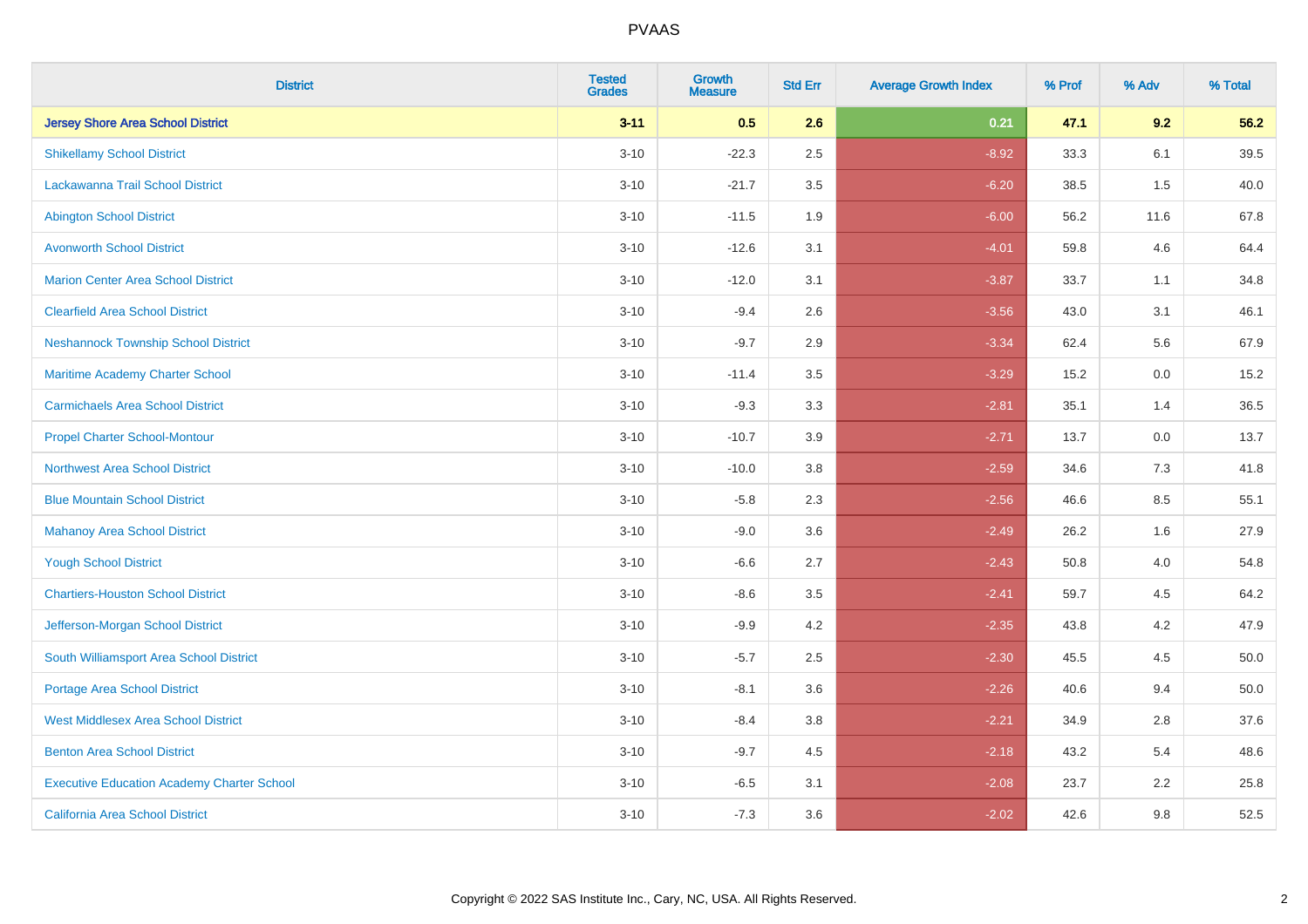| <b>District</b>                               | <b>Tested</b><br><b>Grades</b> | <b>Growth</b><br><b>Measure</b> | <b>Std Err</b> | <b>Average Growth Index</b> | % Prof | % Adv   | % Total |
|-----------------------------------------------|--------------------------------|---------------------------------|----------------|-----------------------------|--------|---------|---------|
| <b>Jersey Shore Area School District</b>      | $3 - 11$                       | 0.5                             | 2.6            | 0.21                        | 47.1   | 9.2     | 56.2    |
| <b>Moshannon Valley School District</b>       | $3 - 10$                       | $-7.0$                          | 3.4            | $-2.01$                     | 48.5   | $0.0\,$ | 48.5    |
| <b>Mount Union Area School District</b>       | $3 - 10$                       | $-6.1$                          | 3.1            | $-1.97$                     | 32.2   | 3.4     | 35.6    |
| <b>Montrose Area School District</b>          | $3 - 10$                       | $-5.5$                          | $3.0\,$        | $-1.82$                     | 46.7   | 5.4     | 52.2    |
| <b>Tri-Valley School District</b>             | $3 - 10$                       | $-6.4$                          | 4.1            | $-1.57$                     | 37.0   | 4.4     | 41.3    |
| <b>Fort Cherry School District</b>            | $3 - 10$                       | $-5.9$                          | 3.8            | $-1.56$                     | 55.2   | 5.2     | 60.3    |
| <b>MaST Community Charter School</b>          | $3 - 10$                       | $-4.1$                          | 2.7            | $-1.52$                     | 44.0   | 9.5     | 53.4    |
| <b>Ferndale Area School District</b>          | $3 - 10$                       | $-5.8$                          | 4.3            | $-1.33$                     | 40.0   | 0.0     | 40.0    |
| <b>Cambria Heights School District</b>        | $3 - 10$                       | $-4.1$                          | 3.1            | $-1.32$                     | 51.0   | 6.0     | 57.0    |
| <b>Troy Area School District</b>              | $3 - 10$                       | $-4.3$                          | 3.4            | $-1.26$                     | 43.2   | 5.7     | 48.9    |
| <b>Kane Area School District</b>              | $3 - 10$                       | $-3.7$                          | 3.2            | $-1.17$                     | 39.5   | 9.9     | 49.4    |
| <b>Antietam School District</b>               | $3 - 10$                       | $-4.3$                          | 3.8            | $-1.13$                     | 36.4   | 5.4     | 41.8    |
| <b>Valley Grove School District</b>           | $3 - 10$                       | $-3.7$                          | 3.7            | $-1.01$                     | 51.2   | 6.1     | 57.3    |
| <b>Sullivan County School District</b>        | $3 - 10$                       | $-4.0$                          | 4.4            | $-0.90$                     | 66.7   | 2.6     | 69.2    |
| <b>Northeast Bradford School District</b>     | $3 - 10$                       | $-3.1$                          | 4.0            | $-0.78$                     | 33.9   | 3.4     | 37.3    |
| <b>Mid Valley School District</b>             | $3 - 10$                       | $-1.7$                          | 3.0            | $-0.55$                     | 45.1   | 7.8     | 52.9    |
| <b>Wyoming Area School District</b>           | $3 - 10$                       | $-1.3$                          | 2.6            | $-0.50$                     | 53.8   | 10.8    | 64.6    |
| <b>Bellwood-Antis School District</b>         | $3 - 10$                       | $-1.2$                          | 3.2            | $-0.39$                     | 55.1   | 10.1    | 65.2    |
| <b>Glendale School District</b>               | $3 - 10$                       | $-0.9$                          | 3.7            | $-0.24$                     | 50.0   | 5.4     | 55.4    |
| <b>Reynolds School District</b>               | $3 - 10$                       | 0.5                             | 3.4            | 0.16                        | 52.1   | $7.0\,$ | 59.2    |
| <b>Bloomsburg Area School District</b>        | $3 - 10$                       | 0.7                             | 3.0            | 0.23                        | 55.9   | 11.8    | 67.6    |
| <b>Mastery Charter School - Thomas Campus</b> | $3 - 10$                       | 2.1                             | 6.2            | 0.33                        | 28.6   | 0.0     | 28.6    |
| <b>Wallingford-Swarthmore School District</b> | $3 - 10$                       | 0.9                             | 2.4            | 0.38                        | 64.4   | 22.7    | 87.1    |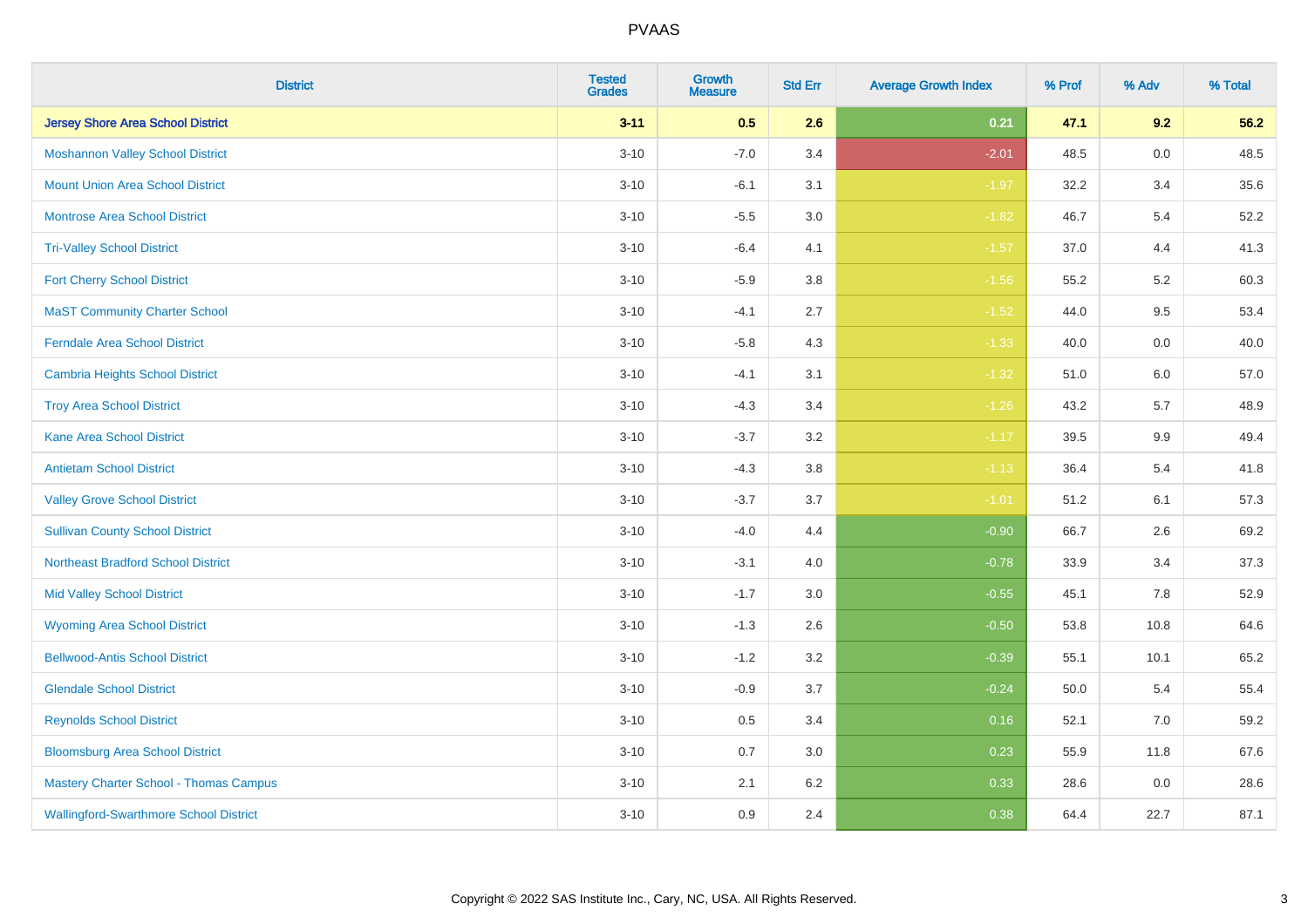| <b>District</b>                                    | <b>Tested</b><br><b>Grades</b> | <b>Growth</b><br><b>Measure</b> | <b>Std Err</b> | <b>Average Growth Index</b> | % Prof | % Adv | % Total |
|----------------------------------------------------|--------------------------------|---------------------------------|----------------|-----------------------------|--------|-------|---------|
| <b>Jersey Shore Area School District</b>           | $3 - 11$                       | 0.5                             | 2.6            | 0.21                        | 47.1   | 9.2   | 56.2    |
| <b>Harmony Area School District</b>                | $3 - 10$                       | 4.5                             | 6.3            | 0.72                        | 33.3   | 13.3  | 46.7    |
| <b>Southeastern Greene School District</b>         | $3 - 10$                       | 3.3                             | 4.6            | 0.72                        | 57.6   | 6.1   | 63.6    |
| <b>Shanksville-Stonycreek School District</b>      | $3 - 10$                       | 7.0                             | 5.9            | 1.20                        | 64.7   | 17.6  | 82.4    |
| <b>MaST Community Charter School II</b>            | $3 - 10$                       | 4.4                             | 3.2            | 1.37                        | 28.4   | 3.4   | 31.8    |
| <b>South Butler County School District</b>         | $3 - 10$                       | 3.9                             | 2.5            | 1.54                        | 53.1   | 16.6  | 69.7    |
| Allegheny-Clarion Valley School District           | $3 - 10$                       | 7.8                             | 4.7            | 1.65                        | 53.3   | 3.3   | 56.7    |
| <b>Sto-Rox School District</b>                     | $3 - 10$                       | 6.6                             | 3.7            | 1.80                        | 13.4   | 0.0   | 13.4    |
| <b>Monessen City School District</b>               | $3 - 10$                       | 8.3                             | 4.5            | 1.85                        | 42.9   | 2.9   | 45.7    |
| <b>Beaver Area School District</b>                 | $3 - 10$                       | 4.7                             | 2.4            | 1.94                        | 57.4   | 16.8  | 74.2    |
| <b>Central Valley School District</b>              | $3 - 10$                       | 4.8                             | 2.4            | 1.98                        | 56.9   | 9.0   | 65.9    |
| <b>Muhlenberg School District</b>                  | $3 - 10$                       | 4.0                             | 1.9            | 2.10                        | 34.2   | 2.6   | 36.8    |
| Carbondale Area School District                    | $3 - 10$                       | 7.4                             | 3.3            | 2.25                        | 56.6   | 2.6   | 59.2    |
| <b>Collegium Charter School</b>                    | $3 - 10$                       | 5.9                             | 2.5            | 2.33                        | 38.1   | 7.9   | 46.0    |
| <b>Belmont Charter School</b>                      | $3 - 10$                       | 16.0                            | 6.5            | 2.45                        | 64.3   | 0.0   | 64.3    |
| <b>Bethlehem-Center School District</b>            | $3 - 10$                       | 8.1                             | 3.3            | 2.46                        | 35.1   | 1.4   | 36.5    |
| <b>Mars Area School District</b>                   | $3 - 10$                       | 5.7                             | 2.1            | 2.75                        | 57.9   | 18.2  | 76.1    |
| <b>Freeport Area School District</b>               | $3 - 10$                       | 9.7                             | 2.5            | 3.91                        | 57.5   | 17.8  | 75.3    |
| <b>Centennial School District</b>                  | $3 - 10$                       | 7.1                             | 1.7            | 4.29                        | 50.1   | 8.7   | 58.9    |
| <b>Commonwealth Charter Academy Charter School</b> | $3 - 10$                       | 9.1                             | 1.9            | 4.90                        | 47.2   | 9.1   | 56.3    |
| <b>Fleetwood Area School District</b>              | $3 - 10$                       | 12.2                            | 2.2            | 5.68                        | 53.5   | 11.6  | 65.2    |
| <b>Avon Grove School District</b>                  | $3 - 10$                       | 10.0                            | 1.6            | 6.26                        | 56.3   | 18.6  | 74.9    |
| <b>Derry Township School District</b>              | $3 - 10$                       | 12.8                            | 2.0            | 6.39                        | 54.8   | 25.8  | 80.6    |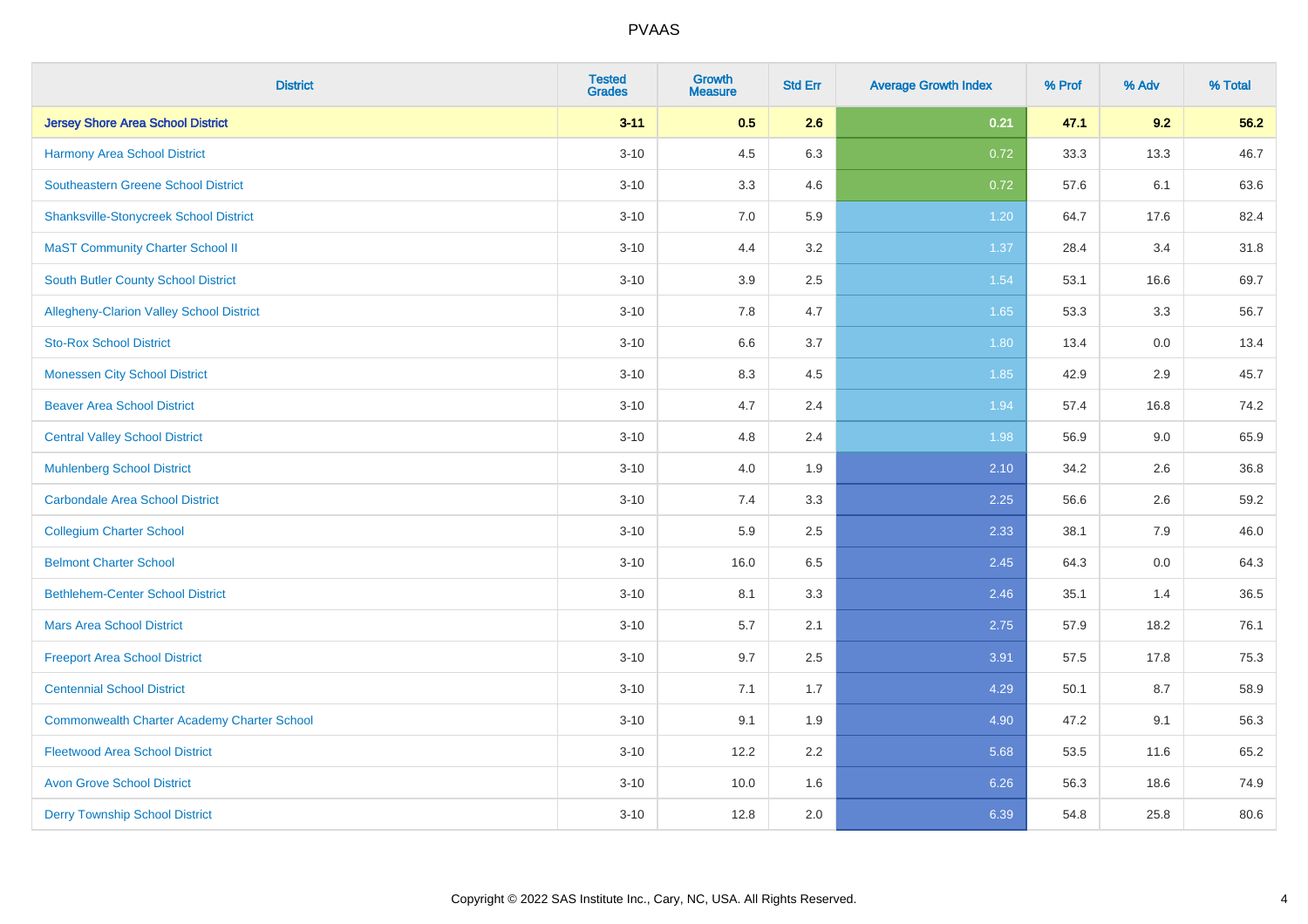| <b>District</b>                                | <b>Tested</b><br><b>Grades</b> | <b>Growth</b><br><b>Measure</b> | <b>Std Err</b> | <b>Average Growth Index</b> | % Prof | % Adv | % Total |
|------------------------------------------------|--------------------------------|---------------------------------|----------------|-----------------------------|--------|-------|---------|
| <b>Jersey Shore Area School District</b>       | $3 - 11$                       | 0.5                             | 2.6            | 0.21                        | 47.1   | 9.2   | 56.2    |
| <b>Garnet Valley School District</b>           | $3 - 10$                       | 10.9                            | 1.7            | 6.53                        | 67.1   | 19.0  | 86.1    |
| <b>Wissahickon School District</b>             | $3 - 10$                       | 12.5                            | 1.8            | 6.85                        | 58.3   | 22.4  | 80.7    |
| <b>Owen J Roberts School District</b>          | $3 - 11$                       | $-12.3$                         | 1.6            | $-7.61$                     | 57.0   | 11.9  | 69.0    |
| Hatboro-Horsham School District                | $3 - 11$                       | $-12.8$                         | 1.7            | $-7.47$                     | 45.6   | 7.2   | 52.8    |
| Philipsburg-Osceola Area School District       | $3 - 11$                       | $-24.8$                         | 3.3            | $-7.43$                     | 19.7   | 2.6   | 22.4    |
| <b>Chambersburg Area School District</b>       | $3 - 11$                       | $-9.5$                          | 1.3            | $-7.20$                     | 42.7   | 8.6   | 51.4    |
| <b>Northwestern School District</b>            | $3 - 11$                       | $-24.9$                         | 3.5            | $-7.13$                     | 42.6   | 2.9   | 45.6    |
| <b>Bristol Township School District</b>        | $3 - 11$                       | $-13.9$                         | 2.0            | $-7.05$                     | 31.0   | 3.7   | 34.7    |
| <b>Curwensville Area School District</b>       | $3 - 11$                       | $-27.9$                         | 4.1            | $-6.72$                     | 42.5   | 4.1   | 46.6    |
| Mifflinburg Area School District               | $3 - 11$                       | $-15.8$                         | 2.5            | $-6.30$                     | 42.4   | 4.0   | 46.4    |
| <b>Ringgold School District</b>                | $3 - 11$                       | $-14.7$                         | 2.4            | $-6.04$                     | 41.5   | 7.9   | 49.4    |
| <b>Springfield Township School District</b>    | $3 - 11$                       | $-18.9$                         | 3.2            | $-5.88$                     | 62.6   | 3.6   | 66.3    |
| <b>Solanco School District</b>                 | $3 - 11$                       | $-11.0$                         | 2.0            | $-5.55$                     | 41.6   | 4.5   | 46.1    |
| <b>Exeter Township School District</b>         | $3 - 11$                       | $-10.4$                         | 1.9            | $-5.44$                     | 50.6   | 2.7   | 53.3    |
| <b>Southern Fulton School District</b>         | $3 - 11$                       | $-23.7$                         | 4.4            | $-5.37$                     | 34.2   | 10.5  | 44.7    |
| <b>Plum Borough School District</b>            | $3 - 11$                       | $-11.3$                         | 2.2            | $-5.19$                     | 51.1   | 9.0   | 60.1    |
| <b>Titusville Area School District</b>         | $3 - 11$                       | $-13.2$                         | 2.6            | $-4.99$                     | 43.2   | 4.8   | 48.0    |
| Southern Columbia Area School District         | $3 - 11$                       | $-14.6$                         | 3.0            | $-4.92$                     | 55.0   | 4.0   | 59.0    |
| Schuylkill Haven Area School District          | $3 - 11$                       | $-15.3$                         | 3.1            | $-4.87$                     | 49.7   | 2.4   | 52.1    |
| <b>Tacony Academy Charter School</b>           | $3 - 11$                       | $-14.7$                         | 3.0            | $-4.82$                     | 22.4   | 1.8   | 24.1    |
| <b>Frazier School District</b>                 | $3 - 11$                       | $-17.2$                         | 3.7            | $-4.70$                     | 37.1   | 1.6   | 38.7    |
| <b>Riverside Beaver County School District</b> | $3 - 11$                       | $-14.0$                         | 3.0            | $-4.64$                     | 49.4   | 8.8   | 58.2    |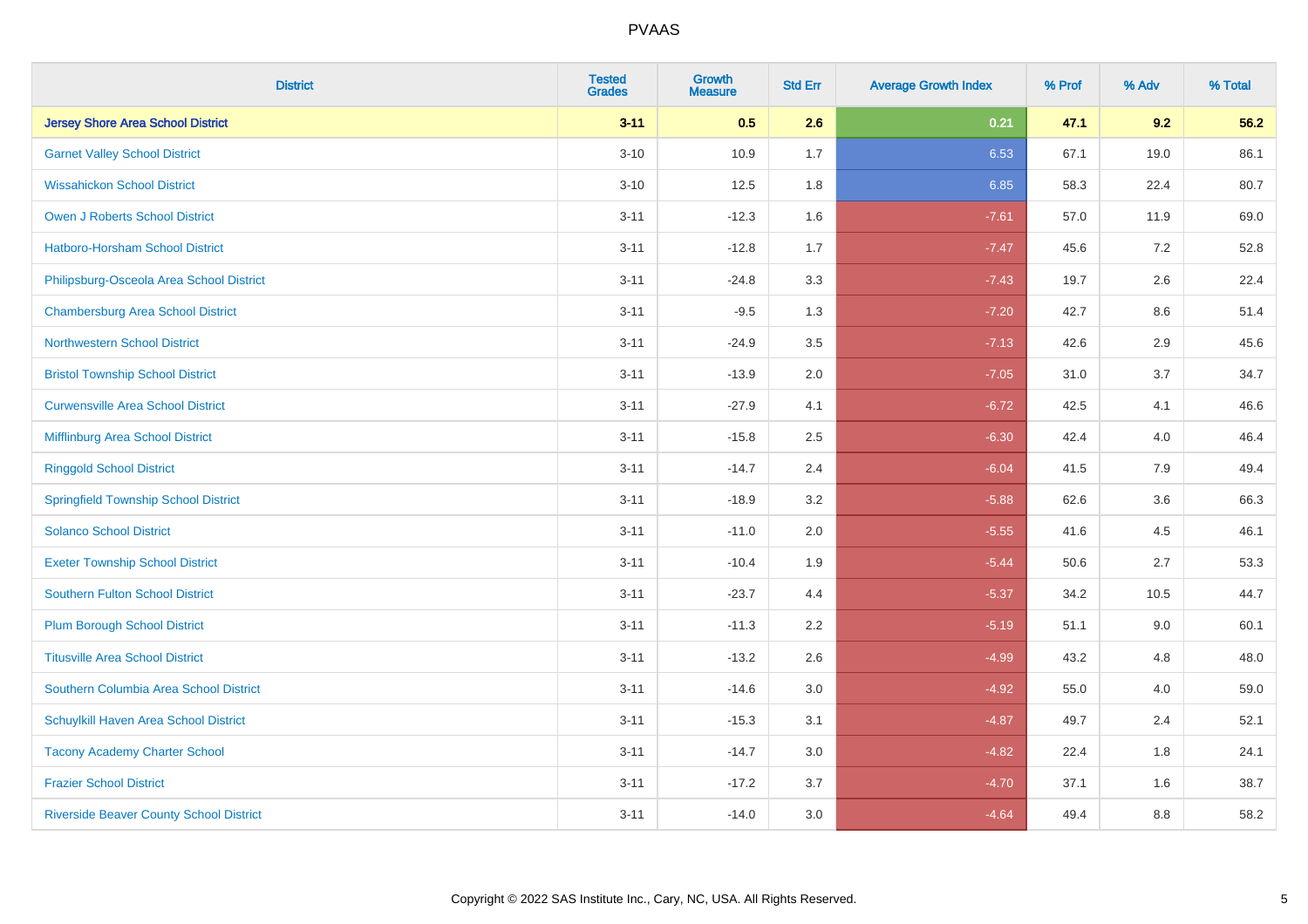| <b>District</b>                               | <b>Tested</b><br><b>Grades</b> | <b>Growth</b><br><b>Measure</b> | <b>Std Err</b> | <b>Average Growth Index</b> | % Prof | % Adv   | % Total |
|-----------------------------------------------|--------------------------------|---------------------------------|----------------|-----------------------------|--------|---------|---------|
| <b>Jersey Shore Area School District</b>      | $3 - 11$                       | 0.5                             | 2.6            | 0.21                        | 47.1   | 9.2     | 56.2    |
| <b>Butler Area School District</b>            | $3 - 11$                       | $-6.5$                          | 1.5            | $-4.26$                     | 42.5   | 9.4     | 51.9    |
| Southern Tioga School District                | $3 - 11$                       | $-11.5$                         | 2.7            | $-4.25$                     | 47.8   | 6.4     | 54.3    |
| <b>South Park School District</b>             | $3 - 11$                       | $-11.3$                         | 2.7            | $-4.23$                     | 53.5   | 13.7    | 67.3    |
| <b>Wellsboro Area School District</b>         | $3 - 11$                       | $-12.4$                         | 3.0            | $-4.11$                     | 49.2   | 11.9    | 61.1    |
| <b>Big Spring School District</b>             | $3 - 11$                       | $-9.8$                          | 2.4            | $-4.00$                     | 38.6   | 8.9     | 47.5    |
| Southern Huntingdon County School District    | $3 - 11$                       | $-12.9$                         | 3.2            | $-3.98$                     | 32.5   | 2.5     | 35.0    |
| <b>Minersville Area School District</b>       | $3 - 11$                       | $-14.4$                         | 3.7            | $-3.90$                     | 39.3   | 3.3     | 42.6    |
| Propel Charter School - Braddock Hills        | $3 - 11$                       | $-13.6$                         | 3.6            | $-3.81$                     | 9.7    | 1.6     | 11.3    |
| Johnsonburg Area School District              | $3 - 11$                       | $-14.1$                         | 3.9            | $-3.62$                     | 54.0   | 4.6     | 58.6    |
| <b>Berwick Area School District</b>           | $3 - 11$                       | $-9.3$                          | 2.6            | $-3.59$                     | 42.1   | 5.5     | 47.6    |
| <b>Ridgway Area School District</b>           | $3 - 11$                       | $-14.5$                         | 4.1            | $-3.56$                     | 49.0   | 9.8     | 58.8    |
| <b>Moniteau School District</b>               | $3 - 11$                       | $-11.8$                         | 3.3            | $-3.56$                     | 50.0   | $6.3\,$ | 56.3    |
| <b>Milton Area School District</b>            | $3 - 11$                       | $-8.7$                          | 2.5            | $-3.52$                     | 45.4   | 6.9     | 52.3    |
| <b>Penn-Delco School District</b>             | $3 - 11$                       | $-6.8$                          | 1.9            | $-3.51$                     | 46.6   | 3.2     | 49.8    |
| <b>Williamsburg Community School District</b> | $3 - 11$                       | $-14.3$                         | 4.1            | $-3.48$                     | 28.3   | $0.0\,$ | 28.3    |
| <b>Elizabeth Forward School District</b>      | $3 - 11$                       | $-8.4$                          | 2.4            | $-3.41$                     | 51.7   | 4.0     | 55.7    |
| <b>Steelton-Highspire School District</b>     | $3 - 11$                       | $-11.8$                         | 3.5            | $-3.40$                     | 14.5   | 0.0     | 14.5    |
| <b>Boyertown Area School District</b>         | $3 - 11$                       | $-4.7$                          | 1.5            | $-3.17$                     | 55.2   | 11.3    | 66.5    |
| <b>Wallenpaupack Area School District</b>     | $3 - 11$                       | $-7.1$                          | 2.3            | $-3.09$                     | 40.8   | 2.4     | 43.1    |
| <b>Dubois Area School District</b>            | $3 - 11$                       | $-6.2$                          | 2.0            | $-3.07$                     | 50.9   | 13.4    | 64.3    |
| <b>Palisades School District</b>              | $3 - 11$                       | $-8.7$                          | 2.8            | $-3.06$                     | 53.8   | 6.7     | 60.5    |
| <b>Pittsburgh School District</b>             | $3 - 11$                       | $-3.3$                          | 1.1            | $-3.04$                     | 33.9   | 8.2     | 42.1    |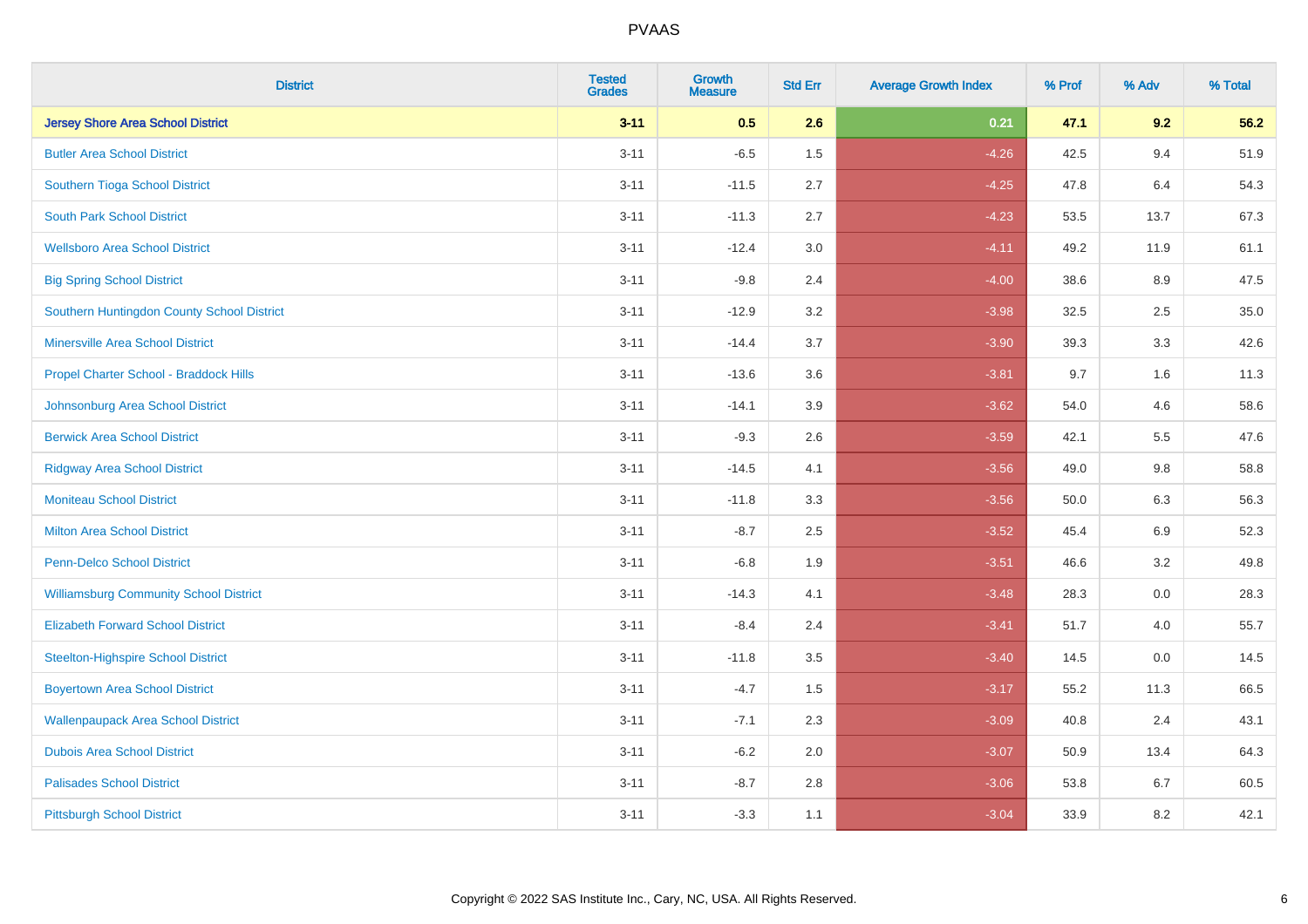| <b>District</b>                              | <b>Tested</b><br><b>Grades</b> | <b>Growth</b><br><b>Measure</b> | <b>Std Err</b> | <b>Average Growth Index</b> | % Prof | % Adv   | % Total |
|----------------------------------------------|--------------------------------|---------------------------------|----------------|-----------------------------|--------|---------|---------|
| <b>Jersey Shore Area School District</b>     | $3 - 11$                       | 0.5                             | 2.6            | 0.21                        | 47.1   | 9.2     | 56.2    |
| Philadelphia Academy Charter School          | $3 - 11$                       | $-8.9$                          | 2.9            | $-3.04$                     | 50.5   | 2.9     | 53.4    |
| <b>North East School District</b>            | $3 - 11$                       | $-9.3$                          | 3.1            | $-3.02$                     | 62.6   | 14.4    | 77.0    |
| <b>Penn Hills School District</b>            | $3 - 11$                       | $-7.6$                          | 2.6            | $-2.94$                     | 33.1   | 0.7     | 33.8    |
| <b>Rochester Area School District</b>        | $3 - 11$                       | $-13.2$                         | 4.6            | $-2.89$                     | 19.5   | 1.3     | 20.8    |
| <b>Propel Charter School-Homestead</b>       | $3 - 11$                       | $-11.7$                         | 4.1            | $-2.84$                     | 15.9   | 0.0     | 15.9    |
| <b>Nazareth Area School District</b>         | $3 - 11$                       | $-4.7$                          | 1.7            | $-2.82$                     | 59.2   | 9.9     | 69.0    |
| <b>Carlisle Area School District</b>         | $3 - 11$                       | $-5.3$                          | 1.9            | $-2.81$                     | 54.0   | 6.3     | 60.3    |
| <b>Redbank Valley School District</b>        | $3 - 11$                       | $-9.5$                          | 3.4            | $-2.77$                     | 31.5   | 4.9     | 36.4    |
| <b>Highlands School District</b>             | $3 - 11$                       | $-7.4$                          | 2.7            | $-2.76$                     | 44.4   | 3.7     | 48.2    |
| <b>Forest Hills School District</b>          | $3 - 11$                       | $-7.3$                          | 2.7            | $-2.74$                     | 41.1   | 13.7    | 54.8    |
| <b>Trinity Area School District</b>          | $3 - 11$                       | $-5.4$                          | 2.0            | $-2.71$                     | 48.3   | 11.8    | 60.1    |
| South Allegheny School District              | $3 - 11$                       | $-8.8$                          | 3.2            | $-2.70$                     | 40.5   | $0.0\,$ | 40.5    |
| <b>Blairsville-Saltsburg School District</b> | $3 - 11$                       | $-8.0$                          | 3.0            | $-2.68$                     | 37.3   | 7.0     | 44.3    |
| <b>Harbor Creek School District</b>          | $3 - 11$                       | $-7.1$                          | 2.7            | $-2.67$                     | 48.8   | 15.2    | 64.0    |
| <b>Pine Grove Area School District</b>       | $3 - 11$                       | $-7.7$                          | 2.9            | $-2.66$                     | 42.3   | $7.7$   | 50.0    |
| <b>Dunmore School District</b>               | $3 - 11$                       | $-7.7$                          | 2.9            | $-2.62$                     | 34.0   | 7.2     | 41.2    |
| <b>Coatesville Area School District</b>      | $3 - 11$                       | $-4.4$                          | 1.7            | $-2.62$                     | 36.3   | 4.2     | 40.5    |
| <b>Slippery Rock Area School District</b>    | $3 - 11$                       | $-6.3$                          | 2.5            | $-2.51$                     | 56.2   | 9.5     | 65.7    |
| <b>North Star School District</b>            | $3 - 11$                       | $-8.7$                          | 3.5            | $-2.51$                     | 47.8   | 6.0     | 53.7    |
| <b>Keystone Central School District</b>      | $3 - 11$                       | $-5.1$                          | 2.0            | $-2.46$                     | 44.7   | 4.6     | 49.4    |
| <b>Sugar Valley Rural Charter School</b>     | $3 - 11$                       | $-11.0$                         | 4.5            | $-2.46$                     | 14.9   | $0.0\,$ | 14.9    |
| <b>Mohawk Area School District</b>           | $3 - 11$                       | $-7.5$                          | 3.1            | $-2.45$                     | 49.4   | 11.0    | 60.4    |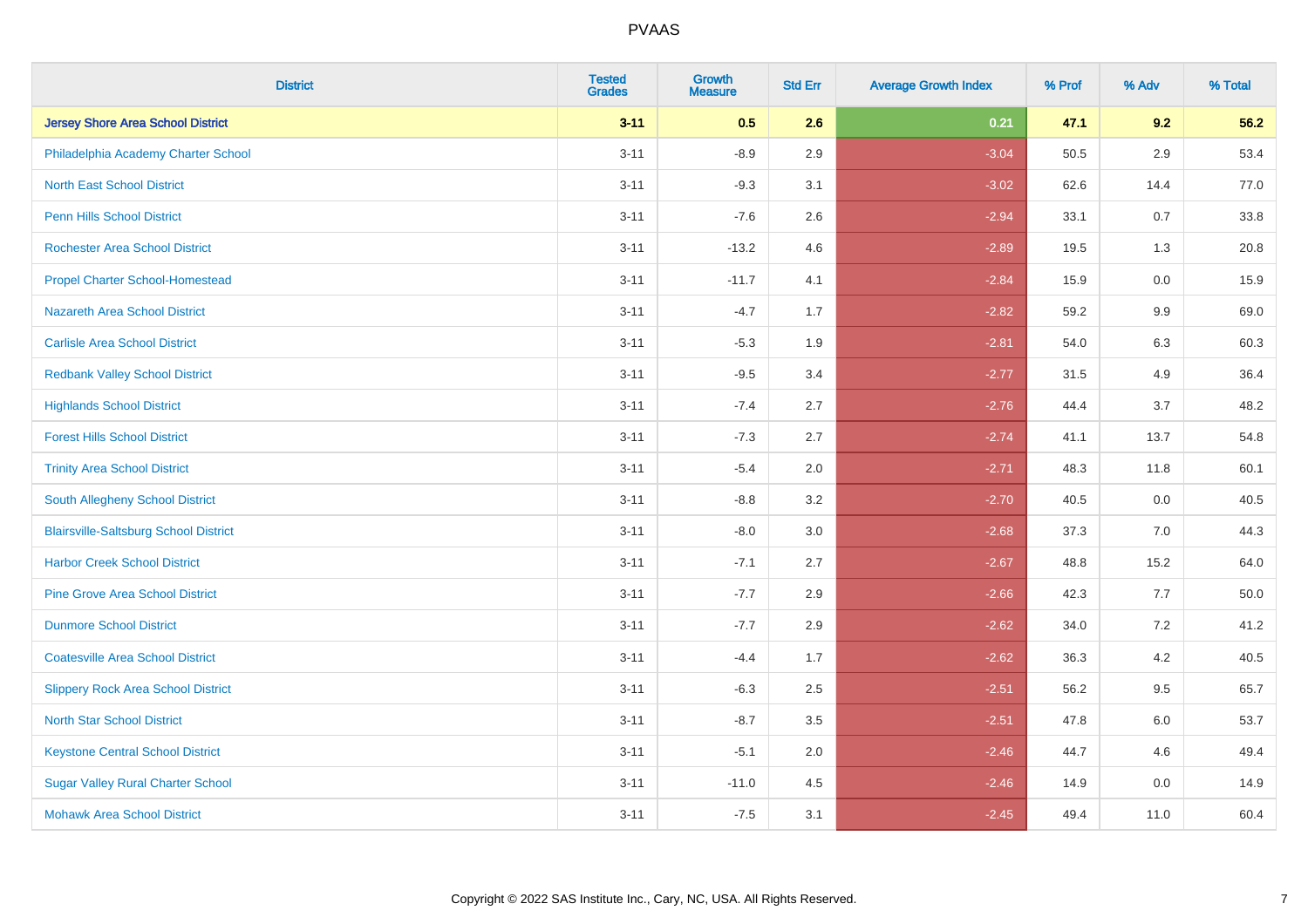| <b>District</b>                                | <b>Tested</b><br><b>Grades</b> | <b>Growth</b><br><b>Measure</b> | <b>Std Err</b> | <b>Average Growth Index</b> | % Prof | % Adv | % Total |
|------------------------------------------------|--------------------------------|---------------------------------|----------------|-----------------------------|--------|-------|---------|
| <b>Jersey Shore Area School District</b>       | $3 - 11$                       | 0.5                             | 2.6            | 0.21                        | 47.1   | 9.2   | 56.2    |
| <b>Farrell Area School District</b>            | $3 - 11$                       | $-10.4$                         | 4.3            | $-2.41$                     | 19.0   | 0.0   | 19.0    |
| <b>Freedom Area School District</b>            | $3 - 11$                       | $-7.1$                          | 3.0            | $-2.37$                     | 43.8   | 4.2   | 47.9    |
| <b>Southmoreland School District</b>           | $3 - 11$                       | $-8.3$                          | 3.6            | $-2.32$                     | 56.8   | 7.2   | 64.0    |
| <b>Upper Moreland Township School District</b> | $3 - 11$                       | $-5.0$                          | 2.2            | $-2.31$                     | 57.9   | 4.0   | 61.9    |
| Salisbury-Elk Lick School District             | $3 - 11$                       | $-13.5$                         | 5.9            | $-2.30$                     | 27.8   | 0.0   | 27.8    |
| <b>Indiana Area School District</b>            | $3 - 11$                       | $-5.3$                          | 2.3            | $-2.28$                     | 47.6   | 18.4  | 66.1    |
| <b>Oxford Area School District</b>             | $3 - 11$                       | $-4.3$                          | 1.9            | $-2.26$                     | 41.3   | 8.0   | 49.3    |
| <b>East Lycoming School District</b>           | $3 - 11$                       | $-6.0$                          | 2.7            | $-2.24$                     | 48.3   | 4.2   | 52.5    |
| <b>Windber Area School District</b>            | $3 - 11$                       | $-7.2$                          | 3.2            | $-2.24$                     | 55.4   | 7.2   | 62.6    |
| <b>Muncy School District</b>                   | $3 - 11$                       | $-8.1$                          | 3.7            | $-2.21$                     | 42.0   | 3.8   | 45.8    |
| Jim Thorpe Area School District                | $3 - 11$                       | $-5.8$                          | 2.7            | $-2.19$                     | 33.3   | 7.4   | 40.7    |
| <b>Perkiomen Valley School District</b>        | $3 - 11$                       | $-3.5$                          | 1.6            | $-2.18$                     | 53.8   | 13.4  | 67.2    |
| <b>Crawford Central School District</b>        | $3 - 11$                       | $-4.7$                          | 2.2            | $-2.15$                     | 40.6   | 10.5  | 51.1    |
| <b>Aliquippa School District</b>               | $3 - 11$                       | $-9.0$                          | 4.2            | $-2.14$                     | 11.0   | 0.0   | 11.0    |
| <b>Williams Valley School District</b>         | $3 - 11$                       | $-7.3$                          | 3.4            | $-2.13$                     | 23.2   | 0.0   | 23.2    |
| <b>Middletown Area School District</b>         | $3 - 11$                       | $-5.3$                          | 2.6            | $-2.05$                     | 46.4   | 5.3   | 51.7    |
| Karns City Area School District                | $3 - 11$                       | $-6.0$                          | 2.9            | $-2.03$                     | 53.1   | 8.3   | 61.5    |
| <b>Corry Area School District</b>              | $3 - 11$                       | $-5.3$                          | 2.6            | $-2.03$                     | 38.5   | 6.0   | 44.5    |
| <b>Upper Dauphin Area School District</b>      | $3 - 11$                       | $-6.3$                          | 3.2            | $-1.98$                     | 37.4   | 4.8   | 42.2    |
| <b>Bermudian Springs School District</b>       | $3 - 11$                       | $-5.5$                          | 2.9            | $-1.94$                     | 56.4   | 6.8   | 63.2    |
| <b>Somerset Area School District</b>           | $3 - 11$                       | $-4.4$                          | 2.3            | $-1.93$                     | 44.4   | 14.9  | 59.3    |
| Mount Pleasant Area School District            | $3 - 11$                       | $-5.0$                          | 2.6            | $-1.93$                     | 52.6   | 0.0   | 52.6    |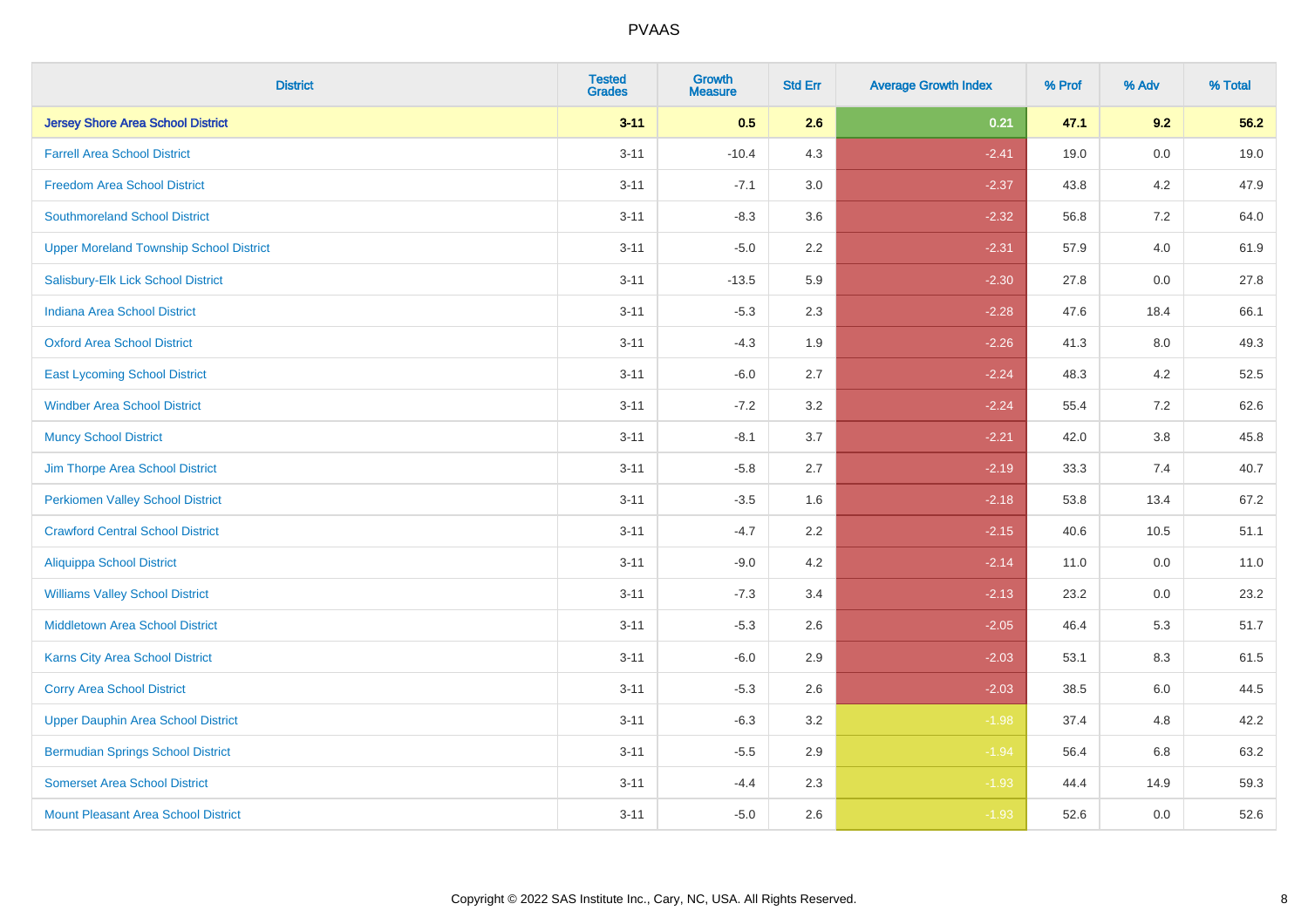| <b>District</b>                                | <b>Tested</b><br><b>Grades</b> | <b>Growth</b><br><b>Measure</b> | <b>Std Err</b> | <b>Average Growth Index</b> | % Prof | % Adv   | % Total |
|------------------------------------------------|--------------------------------|---------------------------------|----------------|-----------------------------|--------|---------|---------|
| <b>Jersey Shore Area School District</b>       | $3 - 11$                       | 0.5                             | 2.6            | 0.21                        | 47.1   | 9.2     | 56.2    |
| <b>Gettysburg Area School District</b>         | $3 - 11$                       | $-4.0$                          | 2.1            | $-1.89$                     | 45.3   | 14.0    | 59.3    |
| <b>Greensburg Salem School District</b>        | $3 - 11$                       | $-4.4$                          | 2.4            | $-1.88$                     | 47.6   | 4.9     | 52.4    |
| <b>East Allegheny School District</b>          | $3 - 11$                       | $-6.3$                          | 3.3            | $-1.87$                     | 31.9   | 9.7     | 41.7    |
| <b>Western Beaver County School District</b>   | $3 - 11$                       | $-7.8$                          | 4.2            | $-1.87$                     | 56.5   | 6.5     | 63.0    |
| <b>Kiski Area School District</b>              | $3 - 11$                       | $-3.7$                          | 2.0            | $-1.86$                     | 57.4   | 10.4    | 67.8    |
| <b>Brandywine Heights Area School District</b> | $3 - 11$                       | $-4.9$                          | 2.7            | $-1.81$                     | 49.2   | 8.2     | 57.4    |
| <b>Pequea Valley School District</b>           | $3 - 11$                       | $-5.8$                          | 3.2            | $-1.80$                     | 39.8   | 9.1     | 48.9    |
| <b>Pittston Area School District</b>           | $3 - 11$                       | $-10.1$                         | 5.6            | $-1.80$                     | 38.1   | 9.5     | 47.6    |
| <b>Washington School District</b>              | $3 - 11$                       | $-4.9$                          | 2.8            | $-1.76$                     | 30.1   | 2.4     | 32.5    |
| <b>Canton Area School District</b>             | $3 - 11$                       | $-5.5$                          | 3.2            | $-1.75$                     | 40.7   | 2.3     | 43.0    |
| <b>Brentwood Borough School District</b>       | $3 - 11$                       | $-5.3$                          | 3.0            | $-1.72$                     | 52.0   | 6.1     | 58.2    |
| East Pennsboro Area School District            | $3 - 11$                       | $-4.2$                          | 2.5            | $-1.71$                     | 60.8   | $8.5\,$ | 69.3    |
| <b>Fairfield Area School District</b>          | $3 - 11$                       | $-5.6$                          | 3.4            | $-1.66$                     | 57.9   | 4.0     | 61.8    |
| <b>Shamokin Area School District</b>           | $3 - 11$                       | $-7.7$                          | 4.8            | $-1.60$                     | 38.1   | 3.2     | 41.3    |
| <b>Claysburg-Kimmel School District</b>        | $3 - 11$                       | $-5.7$                          | 4.0            | $-1.42$                     | 42.9   | 8.2     | 51.0    |
| <b>Westmont Hilltop School District</b>        | $3 - 11$                       | $-4.0$                          | 2.8            | $-1.40$                     | 36.3   | 13.3    | 49.6    |
| <b>Greencastle-Antrim School District</b>      | $3 - 11$                       | $-3.0$                          | 2.2            | $-1.36$                     | 62.4   | 9.9     | 72.3    |
| <b>Ellwood City Area School District</b>       | $3 - 11$                       | $-4.2$                          | 3.2            | $-1.29$                     | 54.1   | 14.1    | 68.2    |
| <b>Shade-Central City School District</b>      | $3 - 11$                       | $-5.9$                          | 4.6            | $-1.28$                     | 27.8   | 0.0     | 27.8    |
| <b>Elk Lake School District</b>                | $3 - 11$                       | $-4.0$                          | 3.3            | $-1.23$                     | 46.2   | 3.3     | 49.4    |
| <b>Riverview School District</b>               | $3 - 11$                       | $-4.6$                          | $3.8\,$        | $-1.20$                     | 57.9   | 15.8    | 73.7    |
| <b>Greater Johnstown School District</b>       | $3 - 11$                       | $-3.1$                          | 2.6            | $-1.19$                     | 26.1   | 0.0     | 26.1    |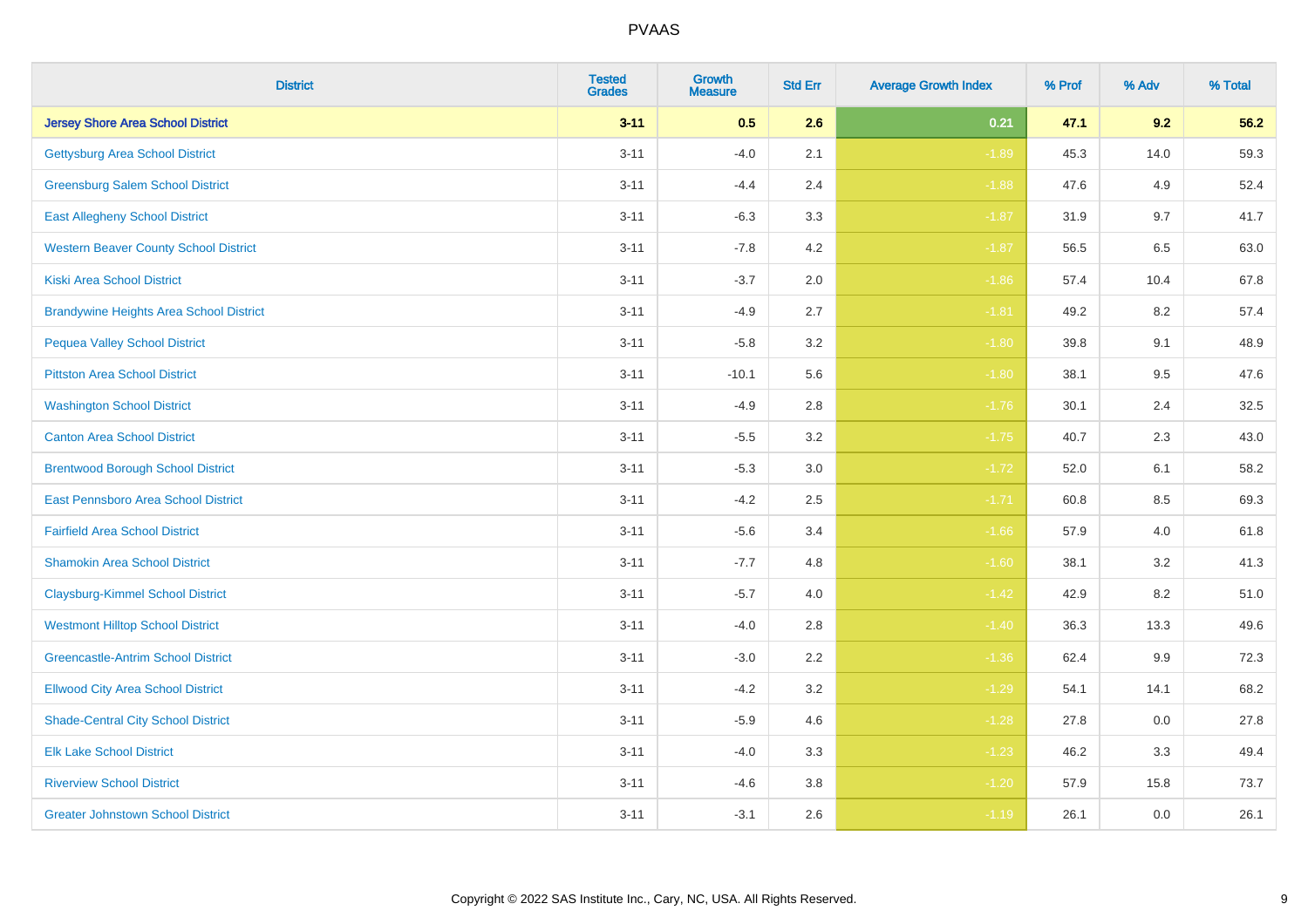| <b>District</b>                              | <b>Tested</b><br>Grades | <b>Growth</b><br><b>Measure</b> | <b>Std Err</b> | <b>Average Growth Index</b> | % Prof | % Adv   | % Total  |
|----------------------------------------------|-------------------------|---------------------------------|----------------|-----------------------------|--------|---------|----------|
| <b>Jersey Shore Area School District</b>     | $3 - 11$                | 0.5                             | 2.6            | 0.21                        | 47.1   | 9.2     | 56.2     |
| <b>Big Beaver Falls Area School District</b> | $3 - 11$                | $-3.9$                          | 3.3            | $-1.18$                     | 34.1   | $3.5\,$ | 37.6     |
| <b>Chichester School District</b>            | $3 - 11$                | $-2.7$                          | 2.3            | $-1.17$                     | 44.6   | 6.6     | 51.2     |
| Jeannette City School District               | $3 - 11$                | $-4.3$                          | $3.8\,$        | $-1.13$                     | 46.7   | 7.5     | 54.2     |
| <b>Dallas School District</b>                | $3 - 11$                | $-2.5$                          | 2.2            | $-1.12$                     | 54.9   | 7.6     | 62.4     |
| Juniata Valley School District               | $3 - 11$                | $-3.9$                          | 3.5            | $-1.10$                     | 44.4   | 3.5     | 47.8     |
| <b>Riverside School District</b>             | $3 - 11$                | $-3.2$                          | 3.0            | $-1.09$                     | 43.0   | 9.0     | 52.0     |
| <b>Quaker Valley School District</b>         | $3 - 11$                | $-2.8$                          | 2.6            | $-1.08$                     | 55.2   | 13.2    | 68.4     |
| Oil City Area School District                | $3 - 11$                | $-2.9$                          | 2.6            | $-1.08$                     | 44.4   | 5.8     | $50.2\,$ |
| <b>West Greene School District</b>           | $3 - 11$                | $-4.5$                          | 4.3            | $-1.04$                     | 36.6   | 7.3     | 43.9     |
| <b>Lewisburg Area School District</b>        | $3 - 11$                | $-2.7$                          | 2.6            | $-1.03$                     | 57.0   | 18.5    | 75.6     |
| <b>Seneca Valley School District</b>         | $3 - 11$                | $-1.4$                          | 1.4            | $-0.99$                     | 57.2   | 11.4    | 68.6     |
| North Hills School District                  | $3 - 11$                | $-1.8$                          | 1.8            | $-0.96$                     | 59.1   | 14.1    | 73.2     |
| <b>Wyoming Valley West School District</b>   | $3 - 11$                | $-2.2$                          | 2.4            | $-0.91$                     | 49.4   | 3.0     | 52.4     |
| <b>Austin Area School District</b>           | $3 - 11$                | $-5.7$                          | 6.4            | $-0.90$                     | 33.3   | 5.6     | 38.9     |
| <b>Montour School District</b>               | $3 - 11$                | $-1.8$                          | 2.1            | $-0.88$                     | 61.4   | 15.1    | 76.5     |
| <b>Charleroi School District</b>             | $3 - 11$                | $-2.6$                          | 3.0            | $-0.86$                     | 55.7   | 7.4     | 63.1     |
| <b>Phoenixville Area School District</b>     | $3 - 11$                | $-1.7$                          | 2.1            | $-0.83$                     | 59.9   | 10.6    | 70.5     |
| <b>Chartiers Valley School District</b>      | $3 - 11$                | $-1.7$                          | 2.0            | $-0.81$                     | 54.7   | 8.4     | 63.1     |
| <b>Forest Area School District</b>           | $3 - 11$                | $-4.4$                          | 5.4            | $-0.81$                     | 36.2   | 2.1     | 38.3     |
| <b>Lebanon School District</b>               | $3 - 11$                | $-1.6$                          | 1.9            | $-0.80$                     | 24.4   | 2.6     | 27.0     |
| Shenango Area School District                | $3 - 11$                | $-2.6$                          | 3.3            | $-0.79$                     | 50.6   | 13.9    | 64.6     |
| <b>Gillingham Charter School</b>             | $3 - 11$                | $-4.4$                          | 5.6            | $-0.77$                     | 20.8   | 8.3     | 29.2     |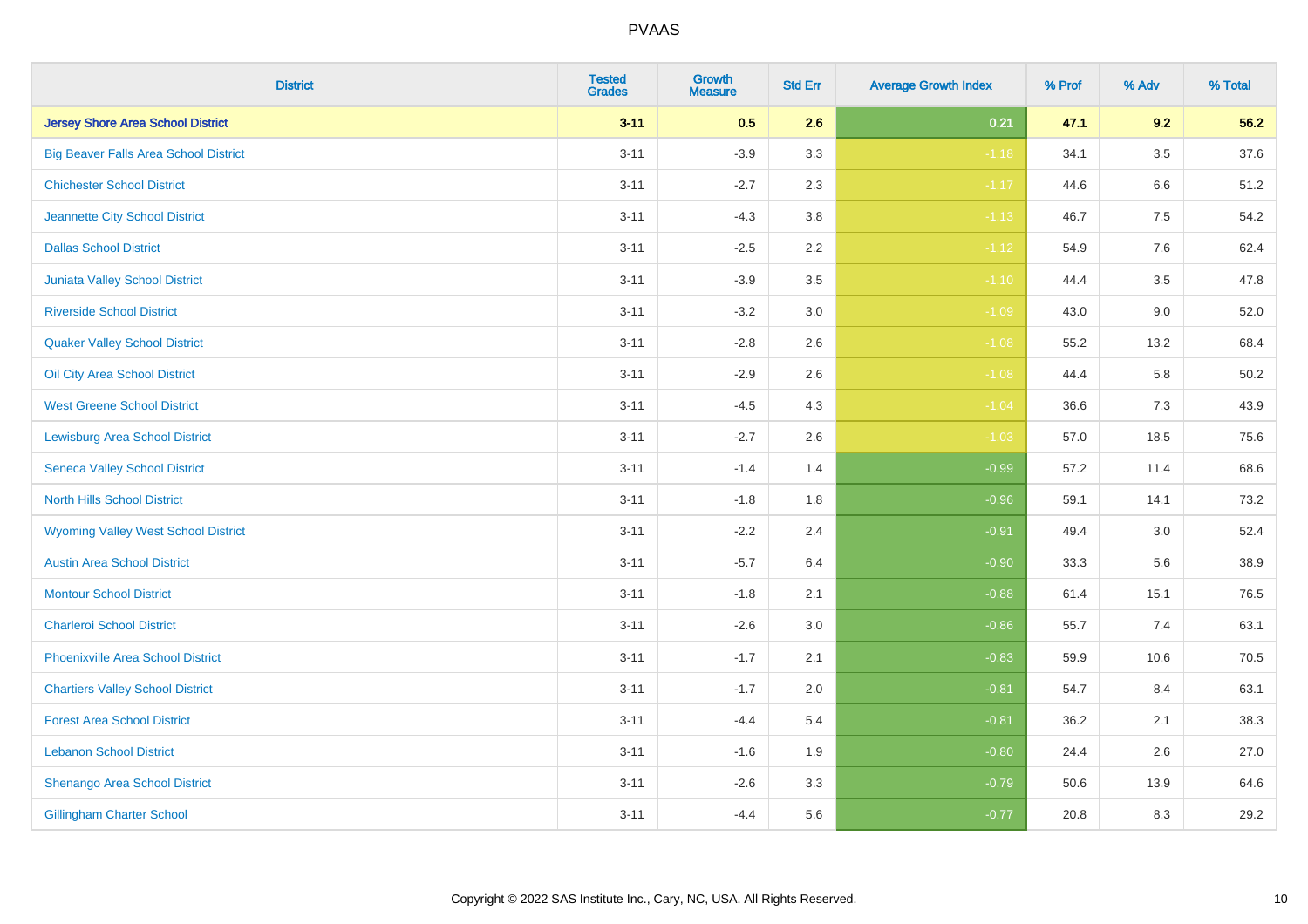| <b>District</b>                              | <b>Tested</b><br><b>Grades</b> | <b>Growth</b><br><b>Measure</b> | <b>Std Err</b> | <b>Average Growth Index</b> | % Prof | % Adv   | % Total |
|----------------------------------------------|--------------------------------|---------------------------------|----------------|-----------------------------|--------|---------|---------|
| <b>Jersey Shore Area School District</b>     | $3 - 11$                       | 0.5                             | 2.6            | 0.21                        | 47.1   | 9.2     | 56.2    |
| <b>Bald Eagle Area School District</b>       | $3 - 11$                       | $-2.1$                          | 2.7            | $-0.75$                     | 48.4   | 9.4     | 57.7    |
| Huntingdon Area School District              | $3 - 11$                       | $-2.0$                          | 2.7            | $-0.72$                     | 36.8   | 10.3    | 47.0    |
| Mt Lebanon School District                   | $3 - 11$                       | $-1.0$                          | 1.5            | $-0.70$                     | 61.9   | 24.0    | 85.9    |
| <b>Lehighton Area School District</b>        | $3 - 11$                       | $-1.6$                          | 2.3            | $-0.70$                     | 51.1   | 5.6     | 56.7    |
| <b>North Pocono School District</b>          | $3 - 11$                       | $-2.3$                          | 3.4            | $-0.68$                     | 52.0   | 16.4    | 68.5    |
| <b>Cheltenham School District</b>            | $3 - 11$                       | $-1.4$                          | 2.1            | $-0.67$                     | 46.1   | 10.0    | 56.1    |
| <b>Fannett-Metal School District</b>         | $3 - 11$                       | $-3.4$                          | 5.1            | $-0.67$                     | 38.7   | 8.1     | 46.8    |
| <b>Susquehanna Community School District</b> | $3 - 11$                       | $-2.8$                          | 4.2            | $-0.66$                     | 49.4   | 6.9     | 56.3    |
| <b>Burgettstown Area School District</b>     | $3 - 11$                       | $-2.1$                          | 3.4            | $-0.62$                     | 50.0   | 1.4     | 51.4    |
| <b>Central Greene School District</b>        | $3 - 11$                       | $-1.6$                          | 2.8            | $-0.55$                     | 54.2   | 2.8     | 57.0    |
| <b>Canon-Mcmillan School District</b>        | $3 - 11$                       | $-0.8$                          | 1.6            | $-0.50$                     | 58.7   | 15.9    | 74.6    |
| South Side Area School District              | $3 - 11$                       | $-1.6$                          | 3.3            | $-0.48$                     | 50.0   | $6.8\,$ | 56.8    |
| <b>Shaler Area School District</b>           | $3 - 11$                       | $-0.8$                          | 1.9            | $-0.43$                     | 49.1   | 9.6     | 58.7    |
| North Schuylkill School District             | $3 - 11$                       | $-1.0$                          | 2.4            | $-0.42$                     | 41.8   | 5.1     | 46.8    |
| <b>Sharpsville Area School District</b>      | $3 - 11$                       | $-1.4$                          | 3.5            | $-0.40$                     | 55.2   | 13.4    | 68.7    |
| <b>Palmerton Area School District</b>        | $3 - 11$                       | $-1.2$                          | 3.0            | $-0.39$                     | 57.4   | 5.0     | 62.4    |
| Hope For Hyndman Charter School              | $3 - 11$                       | $-2.0$                          | 6.1            | $-0.32$                     | 33.3   | 0.0     | 33.3    |
| <b>Albert Gallatin Area School District</b>  | $3 - 11$                       | $-0.8$                          | 2.4            | $-0.32$                     | 54.5   | 10.0    | 64.6    |
| <b>Cornell School District</b>               | $3 - 11$                       | $-1.6$                          | 5.0            | $-0.32$                     | 33.8   | 1.5     | 35.4    |
| <b>Tuscarora School District</b>             | $3 - 11$                       | $-0.6$                          | 2.3            | $-0.27$                     | 45.1   | 8.1     | 53.2    |
| <b>Penn Manor School District</b>            | $3 - 11$                       | $-0.4$                          | 1.6            | $-0.25$                     | 51.9   | 12.6    | 64.5    |
| <b>Lakeview School District</b>              | $3 - 11$                       | $-0.9$                          | 3.7            | $-0.24$                     | 60.3   | 3.2     | 63.5    |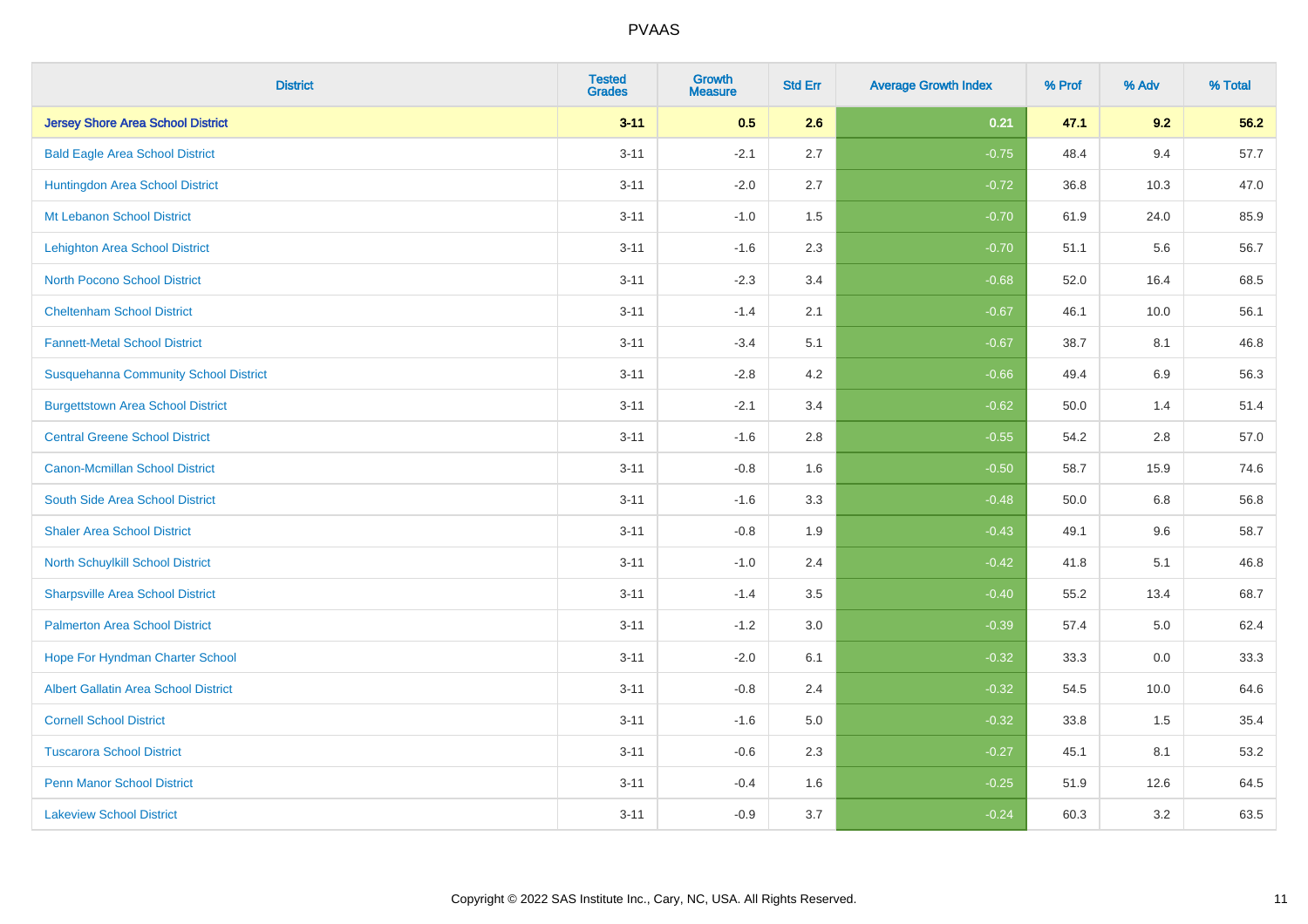| <b>District</b>                          | <b>Tested</b><br><b>Grades</b> | <b>Growth</b><br><b>Measure</b> | <b>Std Err</b> | <b>Average Growth Index</b> | % Prof | % Adv   | % Total |
|------------------------------------------|--------------------------------|---------------------------------|----------------|-----------------------------|--------|---------|---------|
| <b>Jersey Shore Area School District</b> | $3 - 11$                       | 0.5                             | 2.6            | 0.21                        | 47.1   | 9.2     | 56.2    |
| <b>Girard School District</b>            | $3 - 11$                       | $-0.6$                          | 2.7            | $-0.22$                     | 53.9   | 15.6    | 69.6    |
| <b>Harrisburg City School District</b>   | $3 - 11$                       | $-0.4$                          | 2.1            | $-0.19$                     | 15.1   | 0.4     | 15.5    |
| <b>Mount Carmel Area School District</b> | $3 - 11$                       | $-0.6$                          | 3.1            | $-0.18$                     | 45.3   | 2.1     | 47.4    |
| <b>Crestwood School District</b>         | $3 - 11$                       | $-0.4$                          | 2.4            | $-0.17$                     | 57.4   | 17.0    | 74.4    |
| <b>Southern Lehigh School District</b>   | $3 - 11$                       | $-0.4$                          | 2.3            | $-0.17$                     | 66.1   | 11.9    | 78.0    |
| <b>Bellefonte Area School District</b>   | $3 - 11$                       | $-0.4$                          | 2.2            | $-0.17$                     | 47.6   | 10.6    | 58.2    |
| <b>Otto-Eldred School District</b>       | $3 - 11$                       | $-0.7$                          | 4.2            | $-0.15$                     | 56.2   | 6.2     | 62.5    |
| <b>Oley Valley School District</b>       | $3 - 11$                       | $-0.4$                          | 2.8            | $-0.15$                     | 43.1   | 12.9    | 56.0    |
| <b>Central Fulton School District</b>    | $3 - 11$                       | $-0.5$                          | 3.5            | $-0.14$                     | 51.4   | 8.6     | 60.0    |
| <b>Blue Ridge School District</b>        | $3 - 11$                       | $-0.5$                          | 3.6            | $-0.12$                     | 44.6   | 3.1     | 47.7    |
| New Kensington-Arnold School District    | $3 - 11$                       | $-0.4$                          | 3.8            | $-0.10$                     | 40.7   | 3.7     | 44.4    |
| <b>Chester-Upland School District</b>    | $3 - 11$                       | $-0.3$                          | 2.7            | $-0.09$                     | 13.8   | $0.8\,$ | 14.6    |
| <b>Warren County School District</b>     | $3 - 11$                       | $-0.1$                          | 1.8            | $-0.06$                     | 37.2   | 5.3     | 42.6    |
| <b>Mercer Area School District</b>       | $3 - 11$                       | $-0.2$                          | 3.3            | $-0.06$                     | 56.0   | $8.0\,$ | 64.0    |
| Penn Cambria School District             | $3 - 11$                       | $-0.0$                          | 2.7            | $-0.01$                     | 61.5   | 7.7     | 69.2    |
| <b>Susquenita School District</b>        | $3 - 11$                       | $-0.1$                          | 2.8            | $-0.01$                     | 47.7   | 10.1    | 57.8    |
| <b>Wilkes-Barre Area School District</b> | $3 - 11$                       | 0.1                             | 3.2            | 0.02                        | 35.5   | 5.4     | 40.9    |
| East Stroudsburg Area School District    | $3 - 11$                       | 0.1                             | 1.6            | 0.05                        | 45.8   | 7.8     | 53.6    |
| <b>West Branch Area School District</b>  | $3 - 11$                       | 0.2                             | 3.8            | 0.05                        | 47.2   | 1.9     | 49.1    |
| <b>Hempfield School District</b>         | $3 - 11$                       | 0.1                             | 1.4            | 0.08                        | 58.2   | 9.9     | 68.2    |
| Insight PA Cyber Charter School          | $3 - 11$                       | 0.7                             | 5.7            | 0.12                        | 50.0   | 4.8     | 54.8    |
| <b>Danville Area School District</b>     | $3 - 11$                       | 0.4                             | 2.6            | 0.15                        | 57.4   | 18.4    | 75.7    |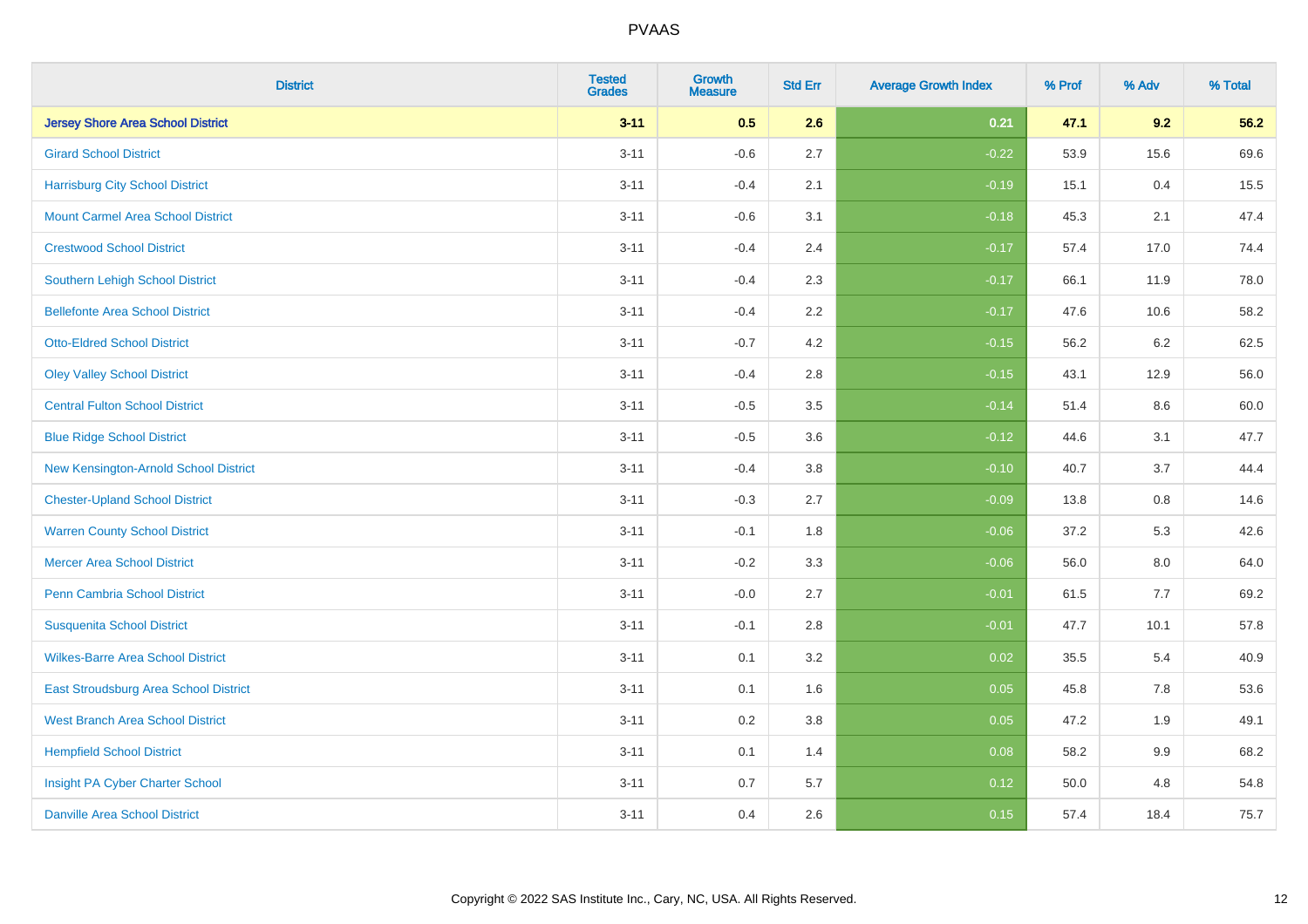| <b>District</b>                               | <b>Tested</b><br><b>Grades</b> | Growth<br>Measure | <b>Std Err</b> | <b>Average Growth Index</b> | % Prof | % Adv | % Total |
|-----------------------------------------------|--------------------------------|-------------------|----------------|-----------------------------|--------|-------|---------|
| <b>Jersey Shore Area School District</b>      | $3 - 11$                       | 0.5               | 2.6            | 0.21                        | 47.1   | 9.2   | 56.2    |
| Northern Lebanon School District              | $3 - 11$                       | 0.4               | 2.5            | 0.15                        | 28.0   | 3.0   | 31.0    |
| <b>Brockway Area School District</b>          | $3 - 11$                       | 0.6               | 3.6            | 0.16                        | 49.2   | 7.7   | 56.9    |
| <b>Jersey Shore Area School District</b>      | $3 - 11$                       | 0.5               | 2.6            | 0.21                        | 47.1   | 9.2   | 56.2    |
| <b>Greenville Area School District</b>        | $3 - 11$                       | 0.7               | 2.9            | 0.26                        | 53.4   | 6.9   | 60.3    |
| <b>Greater Latrobe School District</b>        | $3 - 11$                       | $0.6\,$           | 1.9            | 0.31                        | 55.5   | 14.1  | 69.5    |
| Lehigh Valley Academy Regional Charter School | $3 - 11$                       | 0.7               | 2.3            | 0.32                        | 46.3   | 5.0   | 51.4    |
| <b>Lower Dauphin School District</b>          | $3 - 11$                       | 0.6               | 1.9            | 0.33                        | 49.2   | 12.6  | 61.8    |
| <b>Lakeland School District</b>               | $3 - 11$                       | 1.1               | 2.8            | 0.38                        | 48.6   | 3.7   | 52.3    |
| <b>Gateway School District</b>                | $3 - 11$                       | 0.8               | 2.2            | 0.38                        | 52.1   | 13.8  | 65.9    |
| <b>South Eastern School District</b>          | $3 - 11$                       | 0.9               | 2.4            | 0.39                        | 54.8   | 6.6   | 61.4    |
| <b>Galeton Area School District</b>           | $3 - 11$                       | 2.2               | 5.3            | 0.42                        | 41.3   | 4.4   | 45.6    |
| <b>Union Area School District</b>             | $3 - 11$                       | 1.9               | 4.3            | 0.44                        | 61.5   | 0.0   | 61.5    |
| <b>Upper Adams School District</b>            | $3 - 11$                       | 1.3               | 2.9            | 0.47                        | 55.2   | 8.6   | 63.8    |
| <b>Hanover Area School District</b>           | $3 - 11$                       | 2.2               | 4.6            | 0.48                        | 42.9   | 5.7   | 48.6    |
| <b>Schuylkill Valley School District</b>      | $3 - 11$                       | 1.4               | 2.5            | 0.56                        | 55.1   | 10.2  | 65.3    |
| <b>Forbes Road School District</b>            | $3 - 11$                       | 2.8               | 5.1            | 0.56                        | 41.4   | 10.3  | 51.7    |
| <b>Commodore Perry School District</b>        | $3 - 11$                       | 3.2               | 5.5            | 0.58                        | 58.3   | 0.0   | 58.3    |
| <b>Laurel School District</b>                 | $3 - 11$                       | 1.8               | 3.1            | 0.59                        | 70.1   | 2.3   | 72.4    |
| <b>United School District</b>                 | $3 - 11$                       | 2.1               | 3.4            | 0.63                        | 60.3   | 6.6   | 66.9    |
| <b>Athens Area School District</b>            | $3 - 11$                       | 1.6               | 2.5            | 0.64                        | 46.9   | 7.6   | 54.5    |
| <b>Marple Newtown School District</b>         | $3 - 11$                       | 2.0               | 2.4            | 0.81                        | 57.6   | 12.8  | 70.4    |
| <b>Mcguffey School District</b>               | $3 - 11$                       | 2.1               | 2.6            | 0.81                        | 57.7   | 3.1   | 60.8    |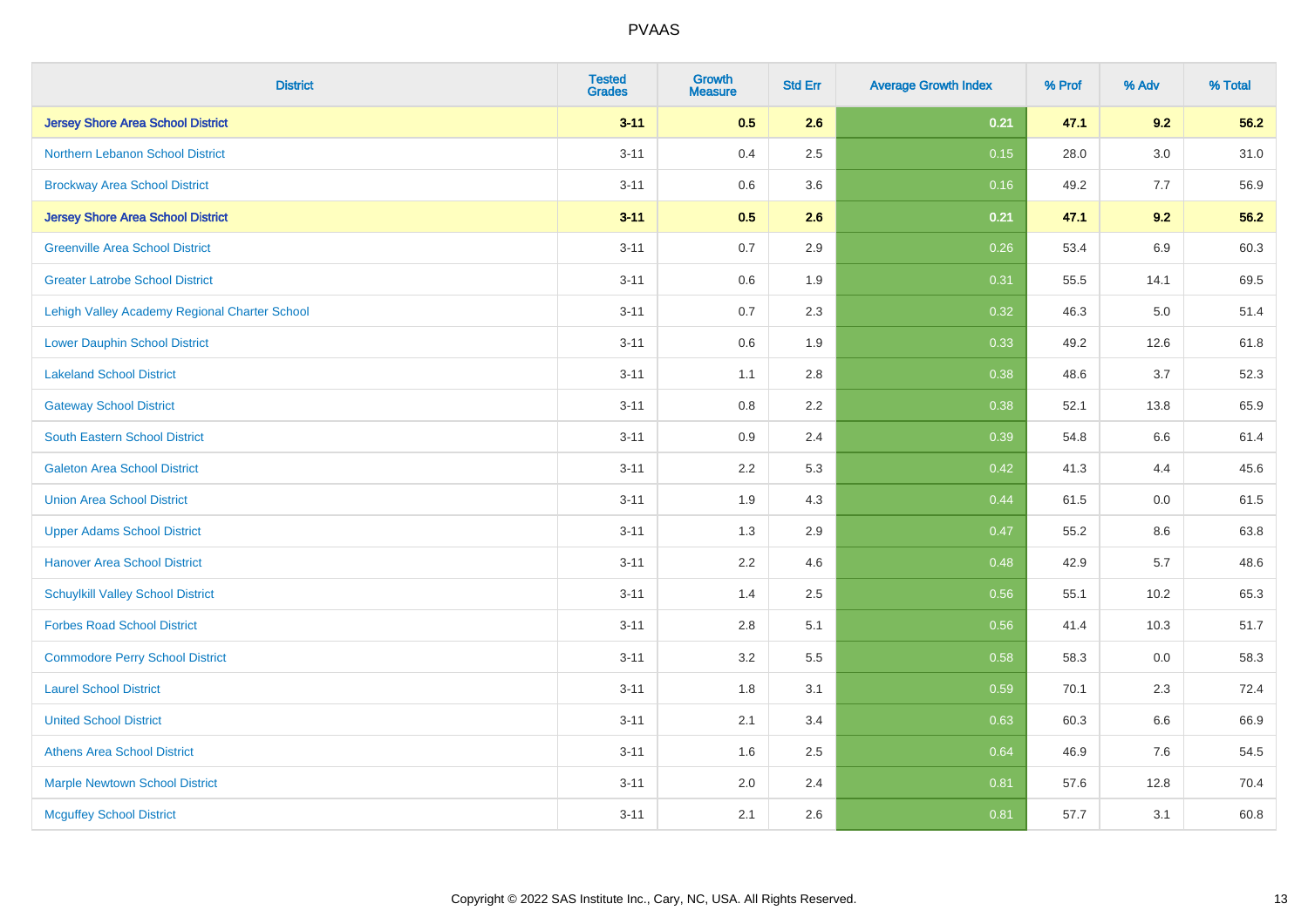| <b>District</b>                                | <b>Tested</b><br><b>Grades</b> | <b>Growth</b><br><b>Measure</b> | <b>Std Err</b> | <b>Average Growth Index</b> | % Prof | % Adv   | % Total  |
|------------------------------------------------|--------------------------------|---------------------------------|----------------|-----------------------------|--------|---------|----------|
| <b>Jersey Shore Area School District</b>       | $3 - 11$                       | 0.5                             | 2.6            | 0.21                        | 47.1   | 9.2     | 56.2     |
| West Jefferson Hills School District           | $3 - 11$                       | 1.8                             | 2.1            | 0.88                        | 55.7   | 20.8    | 76.4     |
| South Fayette Township School District         | $3 - 11$                       | 1.7                             | 2.0            | 0.88                        | 61.0   | 26.5    | 87.6     |
| <b>Bedford Area School District</b>            | $3 - 11$                       | 2.5                             | 2.6            | 0.93                        | 48.5   | 10.0    | 58.5     |
| Northwestern Lehigh School District            | $3 - 11$                       | 2.2                             | 2.3            | 0.93                        | 53.3   | 9.7     | 63.0     |
| <b>Keystone School District</b>                | $3 - 11$                       | 3.1                             | 3.3            | 0.94                        | 50.6   | 6.5     | 57.1     |
| <b>Baldwin-Whitehall School District</b>       | $3 - 11$                       | 1.8                             | 1.9            | 0.94                        | 58.6   | $8.6\,$ | 67.1     |
| <b>Clairton City School District</b>           | $3 - 11$                       | 3.5                             | 3.7            | 0.95                        | 13.4   | 0.0     | 13.4     |
| <b>Lower Moreland Township School District</b> | $3 - 11$                       | 2.0                             | 2.2            | 0.95                        | 62.8   | 17.0    | 79.8     |
| <b>Berlin Brothersvalley School District</b>   | $3 - 11$                       | 4.0                             | 4.2            | 0.96                        | 48.8   | 14.0    | 62.8     |
| <b>Hopewell Area School District</b>           | $3 - 11$                       | 2.6                             | 2.7            | 0.97                        | 58.4   | 4.0     | 62.4     |
| <b>Bensalem Township School District</b>       | $3 - 11$                       | 1.6                             | 1.6            | 0.98                        | 38.8   | 8.3     | 47.1     |
| <b>Tunkhannock Area School District</b>        | $3 - 11$                       | 2.3                             | 2.2            | 1.01                        | 44.9   | 9.6     | 54.6     |
| <b>Manheim Central School District</b>         | $3 - 11$                       | 2.1                             | 2.1            | 1.01                        | 53.2   | 11.6    | 64.8     |
| <b>Franklin Regional School District</b>       | $3 - 11$                       | 2.0                             | 1.9            | 1.02                        | 66.7   | 15.5    | 82.1     |
| <b>Williamsport Area School District</b>       | $3 - 11$                       | 1.9                             | 1.8            | 1.04                        | 44.1   | 12.8    | 56.9     |
| <b>General Mclane School District</b>          | $3 - 11$                       | 3.1                             | 2.9            | 1.07                        | 62.3   | 4.9     | 67.2     |
| Meyersdale Area School District                | $3 - 11$                       | 4.2                             | 4.0            | 1.07                        | 43.1   | 6.9     | $50.0\,$ |
| Leechburg Area School District                 | $3 - 11$                       | 4.4                             | 4.0            | 1.09                        | 47.8   | 19.6    | 67.4     |
| Morrisville Borough School District            | $3 - 11$                       | 4.8                             | 4.3            | $1.10$                      | 30.2   | 2.3     | 32.6     |
| <b>Tidioute Community Charter School</b>       | $3 - 11$                       | 5.7                             | 5.1            | 1.11                        | 34.4   | 21.9    | 56.2     |
| Esperanza Cyber Charter School                 | $3 - 11$                       | 7.1                             | 6.1            | 1.16                        | 9.1    | 0.0     | 9.1      |
| <b>Central Cambria School District</b>         | $3 - 11$                       | 3.0                             | 2.5            | 1.17                        | 56.2   | 9.7     | 66.0     |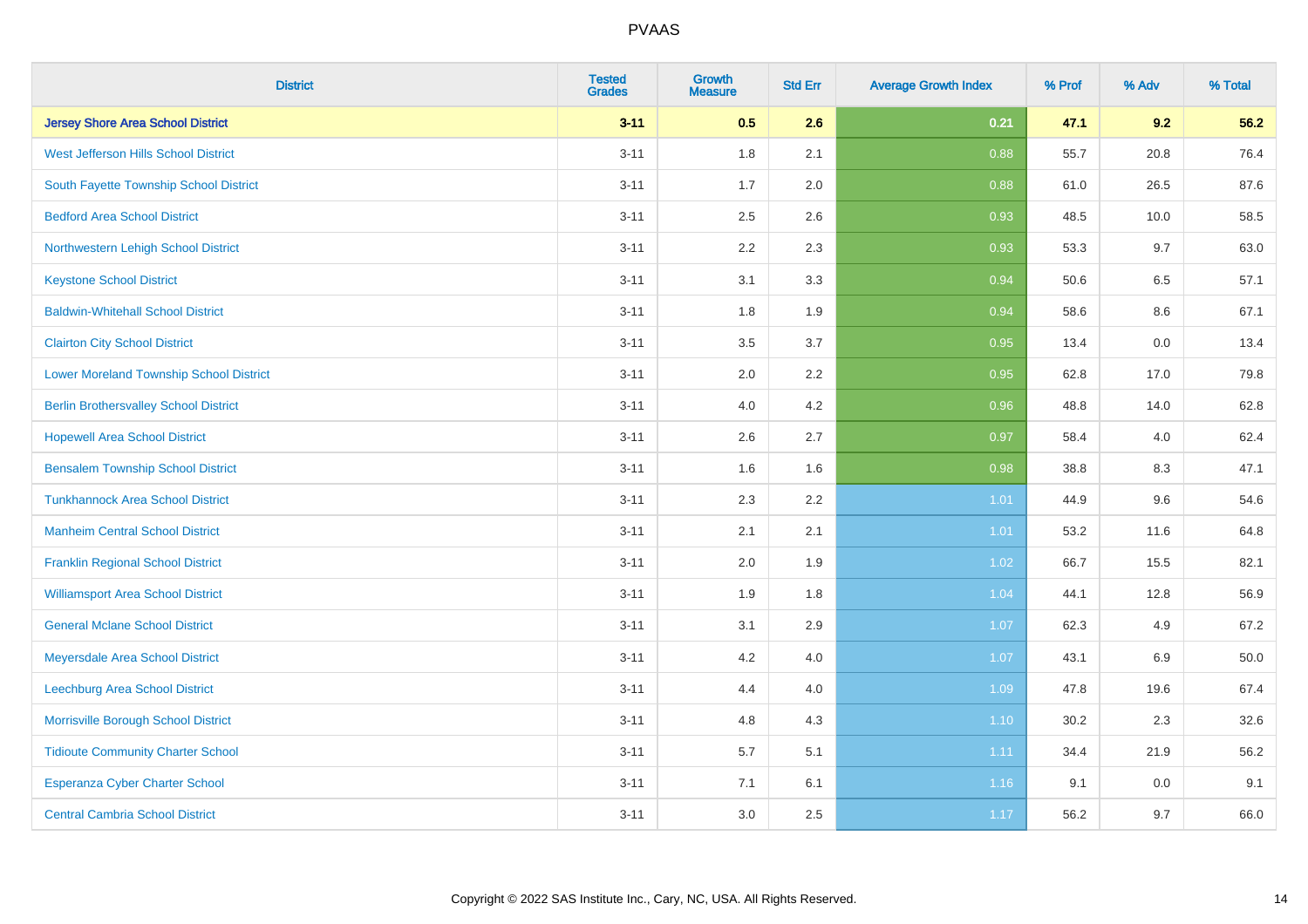| <b>District</b>                           | <b>Tested</b><br><b>Grades</b> | <b>Growth</b><br><b>Measure</b> | <b>Std Err</b> | <b>Average Growth Index</b> | % Prof | % Adv | % Total |
|-------------------------------------------|--------------------------------|---------------------------------|----------------|-----------------------------|--------|-------|---------|
| <b>Jersey Shore Area School District</b>  | $3 - 11$                       | 0.5                             | 2.6            | 0.21                        | 47.1   | 9.2   | 56.2    |
| <b>Port Allegany School District</b>      | $3 - 11$                       | 4.4                             | 3.6            | 1.21                        | 28.1   | 9.4   | 37.5    |
| <b>Halifax Area School District</b>       | $3 - 11$                       | 4.7                             | 3.9            | 1.22                        | 61.5   | 9.6   | 71.2    |
| <b>Line Mountain School District</b>      | $3 - 11$                       | 4.1                             | 3.2            | 1.27                        | 52.9   | 9.2   | 62.1    |
| <b>Fairview School District</b>           | $3 - 11$                       | 3.4                             | 2.6            | 1.32                        | 57.2   | 17.6  | 74.8    |
| <b>Spring Cove School District</b>        | $3 - 11$                       | 3.4                             | 2.5            | 1.33                        | 47.8   | 12.7  | 60.4    |
| <b>Ligonier Valley School District</b>    | $3 - 11$                       | 4.2                             | 3.1            | 1.34                        | 59.1   | 10.3  | 69.5    |
| <b>Pottsgrove School District</b>         | $3 - 11$                       | 2.8                             | 2.0            | 1.35                        | 44.0   | 10.0  | 53.9    |
| <b>Methacton School District</b>          | $3 - 11$                       | 2.5                             | 1.7            | 1.43                        | 62.5   | 16.4  | 79.0    |
| <b>Towanda Area School District</b>       | $3 - 11$                       | 4.0                             | 2.8            | 1.44                        | 39.4   | 6.6   | 46.0    |
| <b>Punxsutawney Area School District</b>  | $3 - 11$                       | 4.2                             | 2.9            | 1.45                        | 55.0   | 5.5   | 60.6    |
| <b>Everett Area School District</b>       | $3 - 11$                       | 5.0                             | 3.4            | 1.47                        | 60.5   | 1.3   | 61.8    |
| <b>New Brighton Area School District</b>  | $3 - 11$                       | 4.6                             | 3.1            | $1.47$                      | 60.9   | 5.8   | 66.7    |
| <b>Burrell School District</b>            | $3 - 11$                       | 4.5                             | 3.1            | 1.48                        | 58.5   | 13.8  | 72.3    |
| <b>Warrior Run School District</b>        | $3 - 11$                       | 4.6                             | 3.0            | $1.51$                      | 40.9   | 8.1   | 49.0    |
| <b>Armstrong School District</b>          | $3 - 11$                       | 2.6                             | 1.7            | 1.53                        | 51.5   | 6.1   | 57.6    |
| <b>Pleasant Valley School District</b>    | $3 - 11$                       | 3.1                             | 2.0            | 1.57                        | 57.2   | 5.5   | 62.8    |
| Millersburg Area School District          | $3 - 11$                       | 6.2                             | 3.8            | 1.63                        | 51.8   | 7.4   | 59.3    |
| <b>Conrad Weiser Area School District</b> | $3 - 11$                       | 3.6                             | 2.2            | 1.63                        | 52.1   | 2.1   | 54.2    |
| <b>Central Bucks School District</b>      | $3 - 11$                       | 1.6                             | 0.9            | 1.66                        | 63.0   | 16.8  | 79.8    |
| <b>Reach Cyber Charter School</b>         | $3 - 11$                       | 8.1                             | 4.7            | 1.72                        | 42.4   | 4.6   | 47.0    |
| <b>Northgate School District</b>          | $3 - 11$                       | 6.3                             | 3.6            | 1.73                        | 53.3   | 16.7  | 70.0    |
| <b>Bentworth School District</b>          | $3 - 11$                       | 5.7                             | 3.2            | 1.75                        | 44.2   | 19.5  | 63.6    |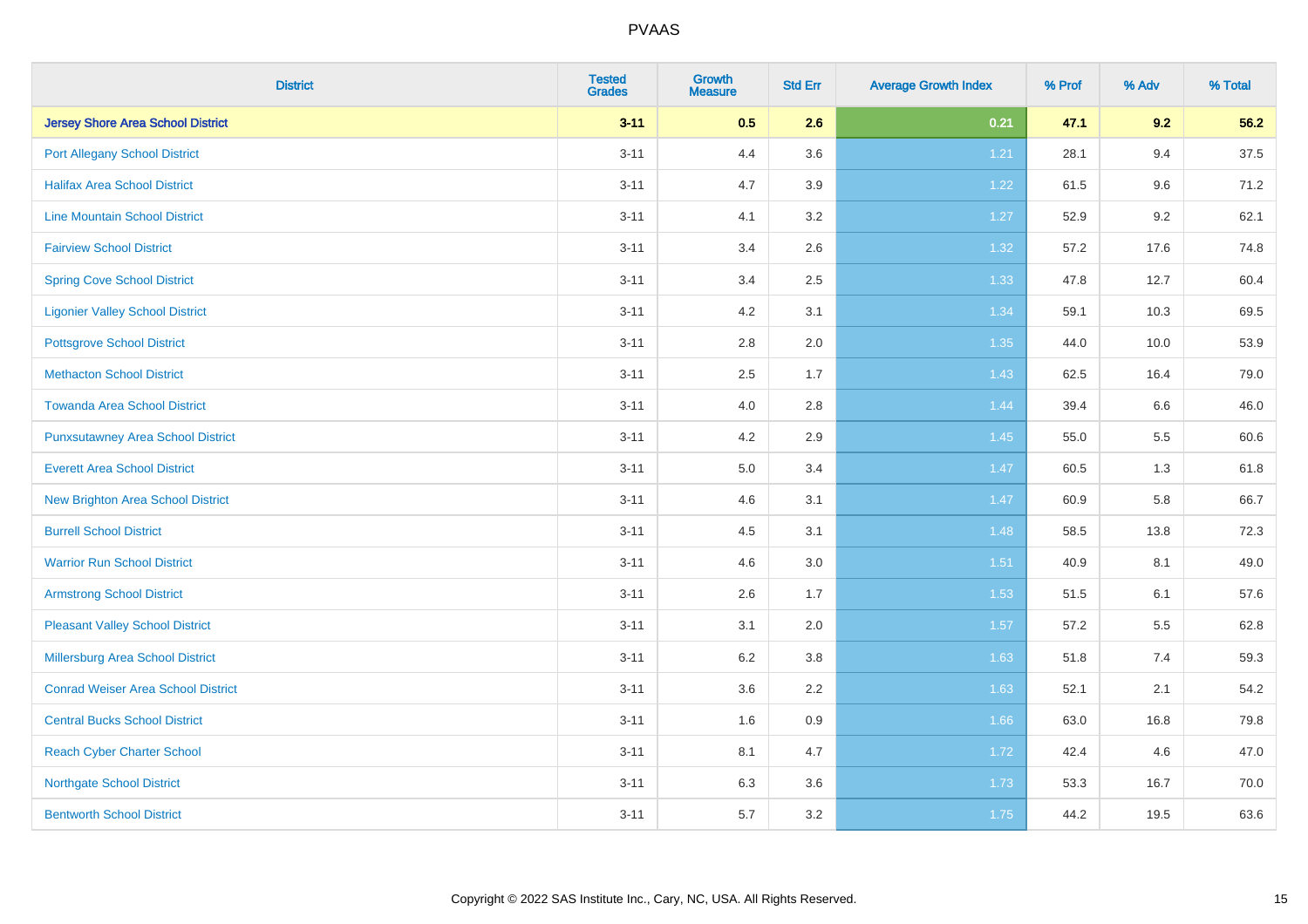| <b>District</b>                                  | <b>Tested</b><br><b>Grades</b> | <b>Growth</b><br><b>Measure</b> | <b>Std Err</b> | <b>Average Growth Index</b> | % Prof | % Adv   | % Total |
|--------------------------------------------------|--------------------------------|---------------------------------|----------------|-----------------------------|--------|---------|---------|
| <b>Jersey Shore Area School District</b>         | $3 - 11$                       | 0.5                             | 2.6            | 0.21                        | 47.1   | 9.2     | 56.2    |
| <b>Salisbury Township School District</b>        | $3 - 11$                       | 6.3                             | 3.6            | 1.77                        | 46.2   | 6.6     | 52.8    |
| <b>York Academy Regional Charter School</b>      | $3 - 11$                       | 9.0                             | 5.0            | 1.79                        | 55.2   | 0.0     | 55.2    |
| <b>Laurel Highlands School District</b>          | $3 - 11$                       | 4.3                             | 2.4            | 1.81                        | 44.9   | 9.6     | 54.5    |
| <b>Hanover Public School District</b>            | $3 - 11$                       | 5.2                             | 2.8            | 1.83                        | 52.2   | 14.4    | 66.7    |
| <b>Blacklick Valley School District</b>          | $3 - 11$                       | 8.0                             | 4.3            | 1.85                        | 34.1   | 0.0     | 34.1    |
| <b>Uniontown Area School District</b>            | $3 - 11$                       | 6.0                             | 3.2            | 1.87                        | 62.4   | 5.9     | 68.2    |
| <b>Sharon City School District</b>               | $3 - 11$                       | 4.9                             | 2.6            | 1.87                        | 48.2   | 5.3     | 53.4    |
| <b>Steel Valley School District</b>              | $3 - 11$                       | 6.5                             | 3.4            | 1.89                        | 50.7   | 5.6     | 56.3    |
| <b>Western Wayne School District</b>             | $3 - 11$                       | 5.6                             | 2.9            | 1.93                        | 41.3   | 17.4    | 58.7    |
| <b>Blackhawk School District</b>                 | $3 - 11$                       | 4.7                             | 2.3            | 2.01                        | 55.8   | 8.8     | 64.6    |
| <b>Millcreek Township School District</b>        | $3 - 11$                       | 3.1                             | 1.5            | 2.06                        | 55.6   | 14.2    | 69.7    |
| <b>Coudersport Area School District</b>          | $3 - 11$                       | 7.7                             | 3.7            | 2.06                        | 55.7   | 8.2     | 63.9    |
| <b>Keystone Oaks School District</b>             | $3 - 11$                       | $5.5\,$                         | 2.6            | 2.07                        | 53.2   | 12.1    | 65.4    |
| Community Academy Of Philadelphia Charter School | $3 - 11$                       | 5.8                             | 2.7            | 2.12                        | 26.7   | 0.9     | 27.6    |
| Pennsylvania Leadership Charter School           | $3 - 11$                       | 4.6                             | 2.2            | 2.13                        | 55.4   | 11.2    | 66.7    |
| <b>Allegheny Valley School District</b>          | $3 - 11$                       | 8.5                             | 3.9            | 2.17                        | 53.1   | 12.2    | 65.3    |
| <b>Carlynton School District</b>                 | $3 - 11$                       | 7.3                             | 3.3            | 2.22                        | 41.0   | 10.5    | 51.6    |
| <b>Agora Cyber Charter School</b>                | $3 - 11$                       | 5.8                             | 2.6            | 2.28                        | 42.8   | 6.6     | 49.4    |
| <b>Wilson Area School District</b>               | $3 - 11$                       | 6.0                             | 2.6            | 2.30                        | 48.7   | 8.5     | 57.2    |
| <b>Brookville Area School District</b>           | $3 - 11$                       | 6.9                             | 3.0            | 2.30                        | 55.2   | 15.6    | 70.8    |
| <b>Richland School District</b>                  | $3 - 11$                       | 6.7                             | 2.9            | 2.33                        | 62.2   | 19.2    | 81.4    |
| <b>Governor Mifflin School District</b>          | $3 - 11$                       | 4.1                             | 1.8            | 2.33                        | 42.5   | $7.2\,$ | 49.7    |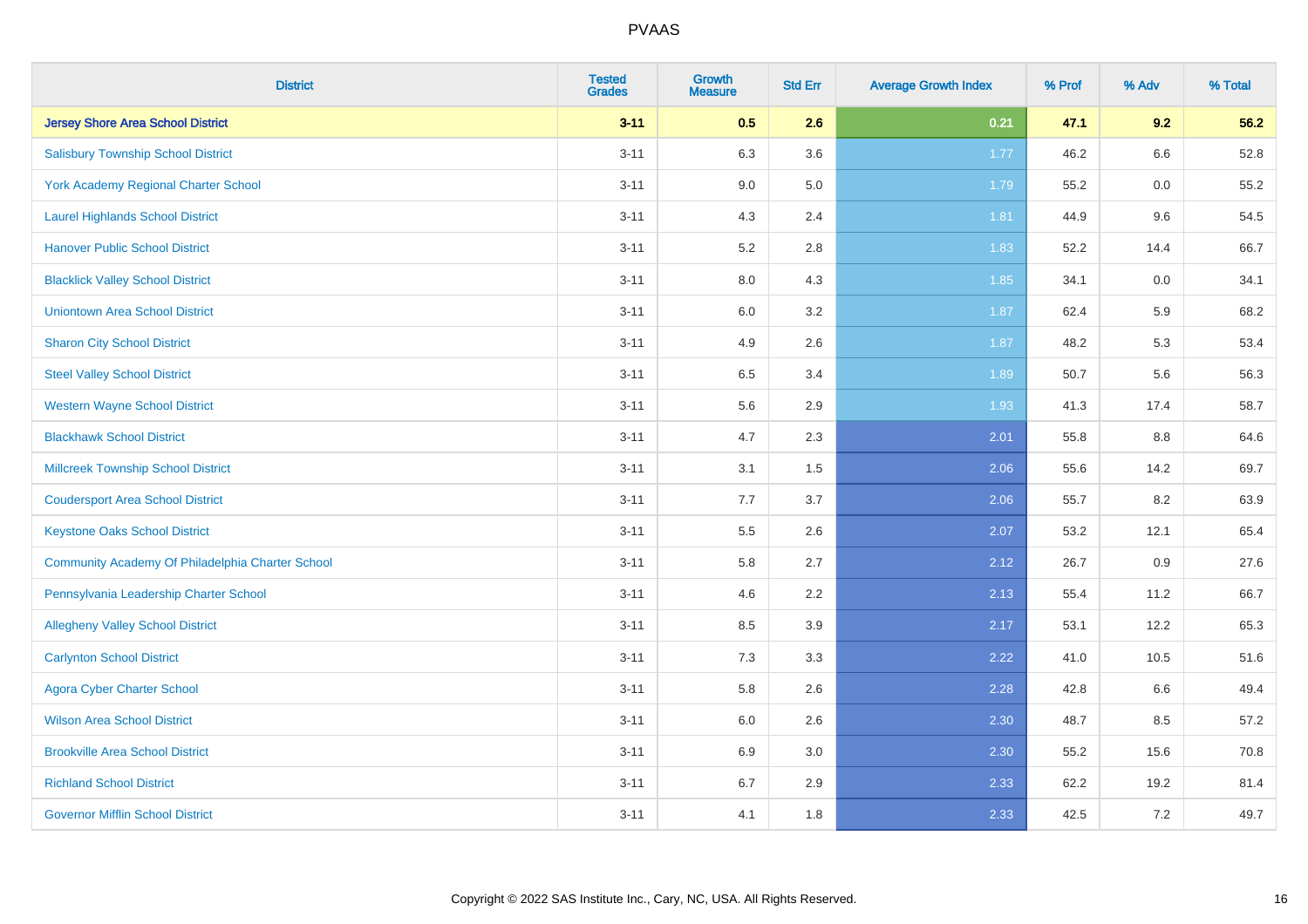| <b>District</b>                             | <b>Tested</b><br><b>Grades</b> | <b>Growth</b><br><b>Measure</b> | <b>Std Err</b> | <b>Average Growth Index</b> | % Prof | % Adv   | % Total |
|---------------------------------------------|--------------------------------|---------------------------------|----------------|-----------------------------|--------|---------|---------|
| <b>Jersey Shore Area School District</b>    | $3 - 11$                       | 0.5                             | 2.6            | 0.21                        | 47.1   | 9.2     | 56.2    |
| <b>Franklin Area School District</b>        | $3 - 11$                       | 6.6                             | 2.8            | 2.34                        | 48.2   | $4.5\,$ | 52.7    |
| <b>Hampton Township School District</b>     | $3 - 11$                       | 5.1                             | 2.2            | 2.35                        | 54.0   | 28.2    | 82.2    |
| <b>New Foundations Charter School</b>       | $3 - 11$                       | 5.4                             | 2.2            | 2.41                        | 47.2   | 2.5     | 49.8    |
| <b>Wattsburg Area School District</b>       | $3 - 11$                       | 6.5                             | 2.7            | 2.43                        | 42.7   | 7.6     | 50.3    |
| <b>Belle Vernon Area School District</b>    | $3 - 11$                       | 6.5                             | 2.6            | 2.44                        | 55.6   | 11.1    | 66.7    |
| Wilmington Area School District             | $3 - 11$                       | 7.5                             | 3.0            | 2.48                        | 55.1   | 5.1     | 60.2    |
| <b>Shenandoah Valley School District</b>    | $3 - 11$                       | 9.7                             | 3.9            | 2.49                        | 28.3   | 5.0     | 33.3    |
| Northampton Area School District            | $3 - 11$                       | 4.0                             | 1.6            | 2.51                        | 52.3   | 10.8    | 63.1    |
| <b>Clarion Area School District</b>         | $3 - 11$                       | 10.3                            | 4.1            | 2.51                        | 45.4   | 14.6    | 60.0    |
| Renaissance Academy Charter School          | $3 - 11$                       | 8.3                             | 3.3            | 2.54                        | 45.6   | 22.8    | 68.4    |
| New Hope-Solebury School District           | $3 - 11$                       | 7.5                             | 2.9            | 2.57                        | 68.2   | 22.7    | 90.9    |
| <b>Penncrest School District</b>            | $3 - 11$                       | 5.7                             | 2.2            | 2.57                        | 47.2   | 7.1     | 54.3    |
| <b>Kennett Consolidated School District</b> | $3 - 11$                       | 4.8                             | 1.8            | 2.61                        | 52.5   | 10.7    | 63.2    |
| <b>Spring Grove Area School District</b>    | $3 - 11$                       | 5.6                             | 2.1            | 2.68                        | 55.1   | 15.0    | 70.1    |
| <b>Homer-Center School District</b>         | $3 - 11$                       | 9.7                             | 3.6            | 2.70                        | 45.1   | 17.2    | 62.3    |
| <b>Warwick School District</b>              | $3 - 11$                       | 5.2                             | 1.9            | 2.76                        | 46.4   | 17.0    | 63.3    |
| <b>Peters Township School District</b>      | $3 - 11$                       | 5.0                             | 1.8            | 2.76                        | 59.8   | 26.1    | 85.9    |
| <b>Jenkintown School District</b>           | $3 - 11$                       | 12.5                            | 4.4            | 2.84                        | 54.6   | 29.6    | 84.1    |
| <b>Stroudsburg Area School District</b>     | $3 - 11$                       | 5.5                             | 1.9            | 2.88                        | 48.1   | 4.2     | 52.3    |
| <b>Hollidaysburg Area School District</b>   | $3 - 11$                       | 6.0                             | 2.1            | 2.88                        | 57.1   | 12.3    | 69.4    |
| Palmyra Area School District                | $3 - 11$                       | 5.6                             | 1.9            | 2.96                        | 56.4   | 15.6    | 72.0    |
| Montgomery Area School District             | $3 - 11$                       | 10.7                            | 3.6            | 2.96                        | 48.7   | 12.4    | 61.1    |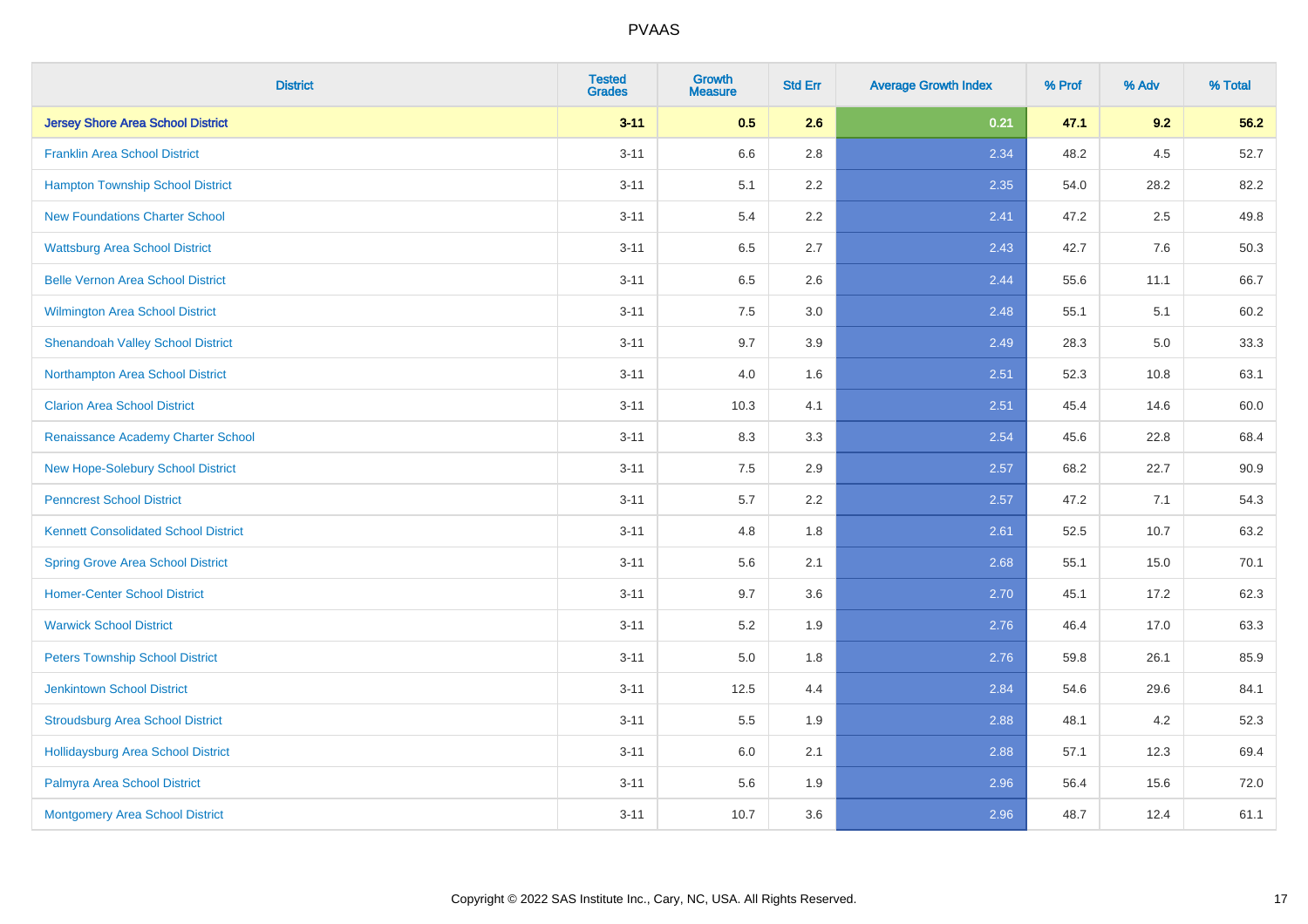| <b>District</b>                           | <b>Tested</b><br><b>Grades</b> | <b>Growth</b><br><b>Measure</b> | <b>Std Err</b> | <b>Average Growth Index</b> | % Prof | % Adv   | % Total |
|-------------------------------------------|--------------------------------|---------------------------------|----------------|-----------------------------|--------|---------|---------|
| <b>Jersey Shore Area School District</b>  | $3 - 11$                       | 0.5                             | 2.6            | 0.21                        | 47.1   | 9.2     | 56.2    |
| <b>Neshaminy School District</b>          | $3 - 11$                       | 4.0                             | 1.3            | 3.02                        | 58.7   | $9.5\,$ | 68.2    |
| Northeastern York School District         | $3 - 11$                       | 5.9                             | 2.0            | 3.03                        | 51.1   | 16.6    | 67.6    |
| <b>Northern Cambria School District</b>   | $3 - 11$                       | 10.0                            | 3.3            | 3.04                        | 47.4   | 5.1     | 52.6    |
| Saint Marys Area School District          | $3 - 11$                       | 7.8                             | 2.6            | 3.04                        | 57.0   | 8.2     | 65.2    |
| <b>Connellsville Area School District</b> | $3 - 11$                       | 6.1                             | 2.0            | 3.05                        | 45.4   | 7.8     | 53.2    |
| Ephrata Area School District              | $3 - 11$                       | 5.6                             | 1.8            | 3.12                        | 54.7   | 9.5     | 64.2    |
| <b>Avon Grove Charter School</b>          | $3 - 11$                       | 9.0                             | 2.9            | 3.13                        | 58.8   | 16.7    | 75.5    |
| <b>Bethel Park School District</b>        | $3 - 11$                       | 5.6                             | 1.8            | 3.18                        | 65.3   | 18.6    | 83.9    |
| <b>Jamestown Area School District</b>     | $3 - 11$                       | 13.5                            | 4.2            | 3.19                        | 64.4   | 13.3    | 77.8    |
| <b>Sayre Area School District</b>         | $3 - 11$                       | 11.2                            | 3.5            | 3.20                        | 52.2   | 7.5     | 59.7    |
| <b>Wayne Highlands School District</b>    | $3 - 11$                       | 7.8                             | 2.4            | 3.23                        | 52.3   | 13.1    | 65.4    |
| <b>East Penn School District</b>          | $3 - 11$                       | 4.1                             | 1.3            | 3.27                        | 55.8   | 11.5    | 67.3    |
| Mechanicsburg Area School District        | $3 - 11$                       | 5.9                             | 1.8            | 3.29                        | 57.2   | 13.7    | 70.9    |
| <b>Central Dauphin School District</b>    | $3 - 11$                       | 4.4                             | 1.3            | 3.32                        | 53.3   | 7.4     | 60.7    |
| Mastery Charter School - Hardy Williams   | $3 - 11$                       | 11.4                            | 3.4            | 3.33                        | 44.3   | 5.7     | 50.0    |
| Pennsylvania Virtual Charter School       | $3 - 11$                       | 11.8                            | 3.5            | 3.37                        | 56.5   | 11.1    | 67.6    |
| <b>School Lane Charter School</b>         | $3 - 11$                       | 12.4                            | 3.6            | 3.43                        | 59.1   | 9.8     | 68.9    |
| <b>Whitehall-Coplay School District</b>   | $3 - 11$                       | 6.1                             | 1.8            | 3.45                        | 49.3   | 7.4     | 56.6    |
| <b>Hamburg Area School District</b>       | $3 - 11$                       | 8.9                             | 2.5            | 3.63                        | 43.5   | 8.2     | 51.7    |
| <b>Eastern York School District</b>       | $3 - 11$                       | 9.6                             | 2.6            | 3.71                        | 56.3   | 12.6    | 68.9    |
| <b>Midd-West School District</b>          | $3 - 11$                       | 10.3                            | 2.7            | 3.80                        | 58.0   | 13.4    | 71.4    |
| <b>Octorara Area School District</b>      | $3 - 11$                       | 9.1                             | 2.4            | 3.82                        | 52.1   | 8.5     | 60.6    |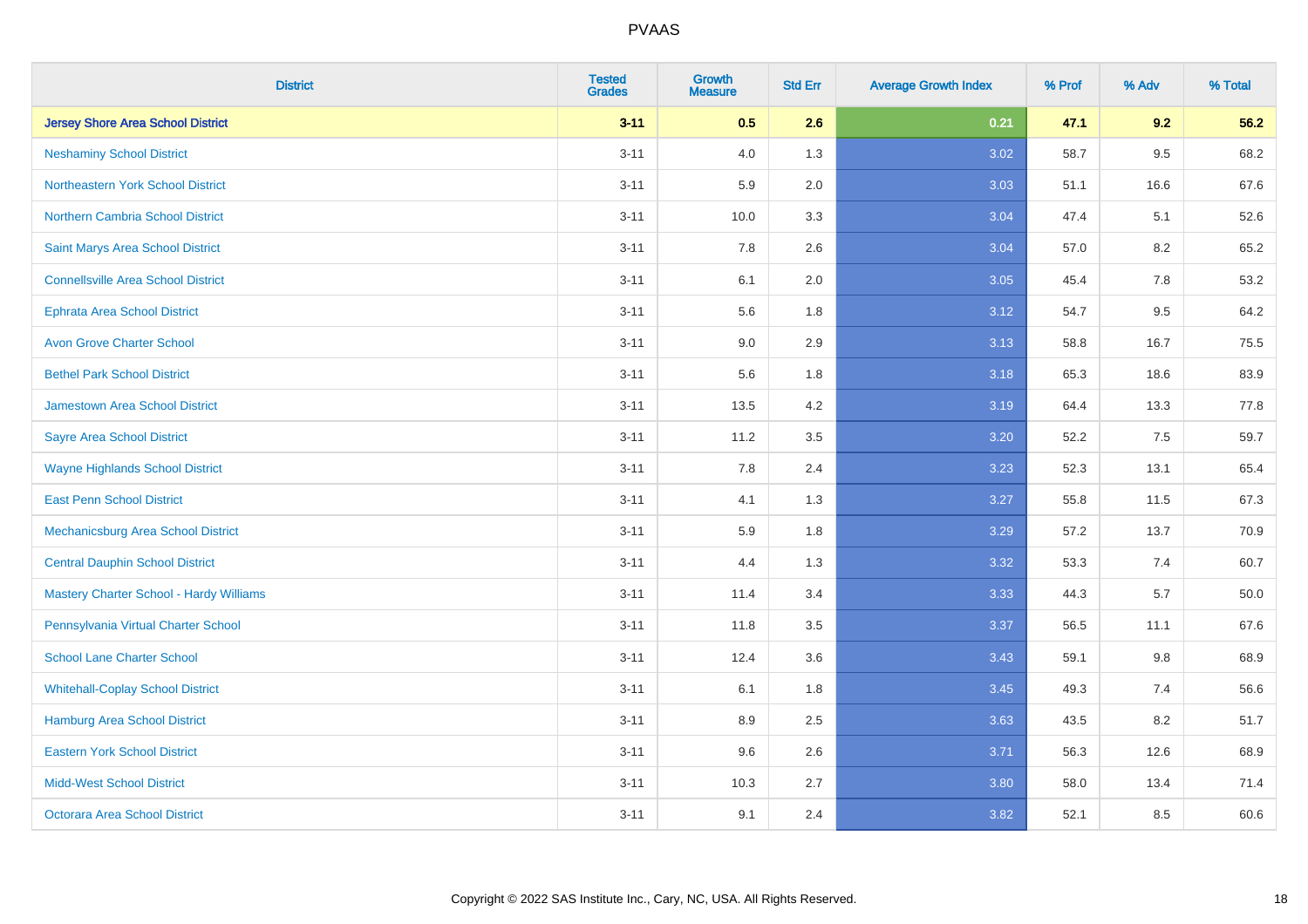| <b>District</b>                               | <b>Tested</b><br><b>Grades</b> | <b>Growth</b><br><b>Measure</b> | <b>Std Err</b> | <b>Average Growth Index</b> | % Prof | % Adv | % Total |
|-----------------------------------------------|--------------------------------|---------------------------------|----------------|-----------------------------|--------|-------|---------|
| <b>Jersey Shore Area School District</b>      | $3 - 11$                       | 0.5                             | 2.6            | 0.21                        | 47.1   | 9.2   | 56.2    |
| <b>Eastern Lebanon County School District</b> | $3 - 11$                       | 8.6                             | $2.2\,$        | 3.84                        | 48.8   | 11.4  | 60.3    |
| <b>Lake-Lehman School District</b>            | $3 - 11$                       | 10.8                            | 2.7            | 3.93                        | 55.3   | 7.9   | 63.2    |
| <b>Greenwood School District</b>              | $3 - 11$                       | 15.9                            | 3.9            | 4.11                        | 50.0   | 25.0  | 75.0    |
| <b>Moon Area School District</b>              | $3 - 11$                       | 8.2                             | 1.9            | 4.25                        | 58.7   | 18.5  | 77.2    |
| <b>Parkland School District</b>               | $3 - 11$                       | 5.3                             | 1.2            | 4.30                        | 58.0   | 22.3  | 80.4    |
| <b>Iroquois School District</b>               | $3 - 11$                       | 13.1                            | 3.0            | 4.35                        | 48.2   | 7.8   | 56.0    |
| <b>Spring-Ford Area School District</b>       | $3 - 11$                       | 6.0                             | 1.3            | 4.46                        | 60.8   | 16.5  | 77.4    |
| Northern Bedford County School District       | $3 - 11$                       | 16.5                            | 3.6            | 4.58                        | 51.7   | 20.0  | 71.7    |
| <b>Littlestown Area School District</b>       | $3 - 11$                       | 11.4                            | 2.5            | 4.62                        | 55.2   | 10.4  | 65.6    |
| <b>Conestoga Valley School District</b>       | $3 - 11$                       | 8.7                             | 1.8            | 4.69                        | 60.3   | 13.5  | 73.8    |
| <b>Derry Area School District</b>             | $3 - 11$                       | 13.2                            | 2.8            | 4.69                        | 60.0   | 12.5  | 72.5    |
| <b>Fort Leboeuf School District</b>           | $3 - 11$                       | 11.7                            | 2.5            | 4.73                        | 48.5   | 21.1  | 69.6    |
| <b>Shippensburg Area School District</b>      | $3 - 11$                       | 9.3                             | 1.9            | 4.84                        | 53.1   | 10.2  | 63.3    |
| <b>York Suburban School District</b>          | $3 - 11$                       | 10.1                            | 2.1            | 4.91                        | 53.5   | 27.8  | 81.3    |
| <b>West Perry School District</b>             | $3 - 11$                       | 12.5                            | 2.5            | 4.99                        | 56.6   | 8.4   | 65.0    |
| <b>Cornwall-Lebanon School District</b>       | $3 - 11$                       | 8.3                             | 1.6            | 5.08                        | 47.2   | 8.4   | 55.6    |
| <b>Cocalico School District</b>               | $3 - 11$                       | 10.6                            | 2.0            | 5.18                        | 50.8   | 14.1  | 64.8    |
| <b>Haverford Township School District</b>     | $3 - 11$                       | 8.0                             | 1.5            | 5.27                        | 53.0   | 25.5  | 78.6    |
| Fox Chapel Area School District               | $3 - 11$                       | 9.8                             | 1.8            | 5.36                        | 56.6   | 28.6  | 85.2    |
| <b>Mifflin County School District</b>         | $3 - 11$                       | 9.1                             | 1.7            | 5.49                        | 47.1   | 6.7   | 53.8    |
| <b>Unionville-Chadds Ford School District</b> | $3 - 11$                       | 17.1                            | 3.1            | 5.51                        | 68.1   | 13.2  | 81.3    |
| <b>Mountain View School District</b>          | $3 - 11$                       | 20.9                            | 3.5            | 5.91                        | 57.8   | 20.3  | 78.1    |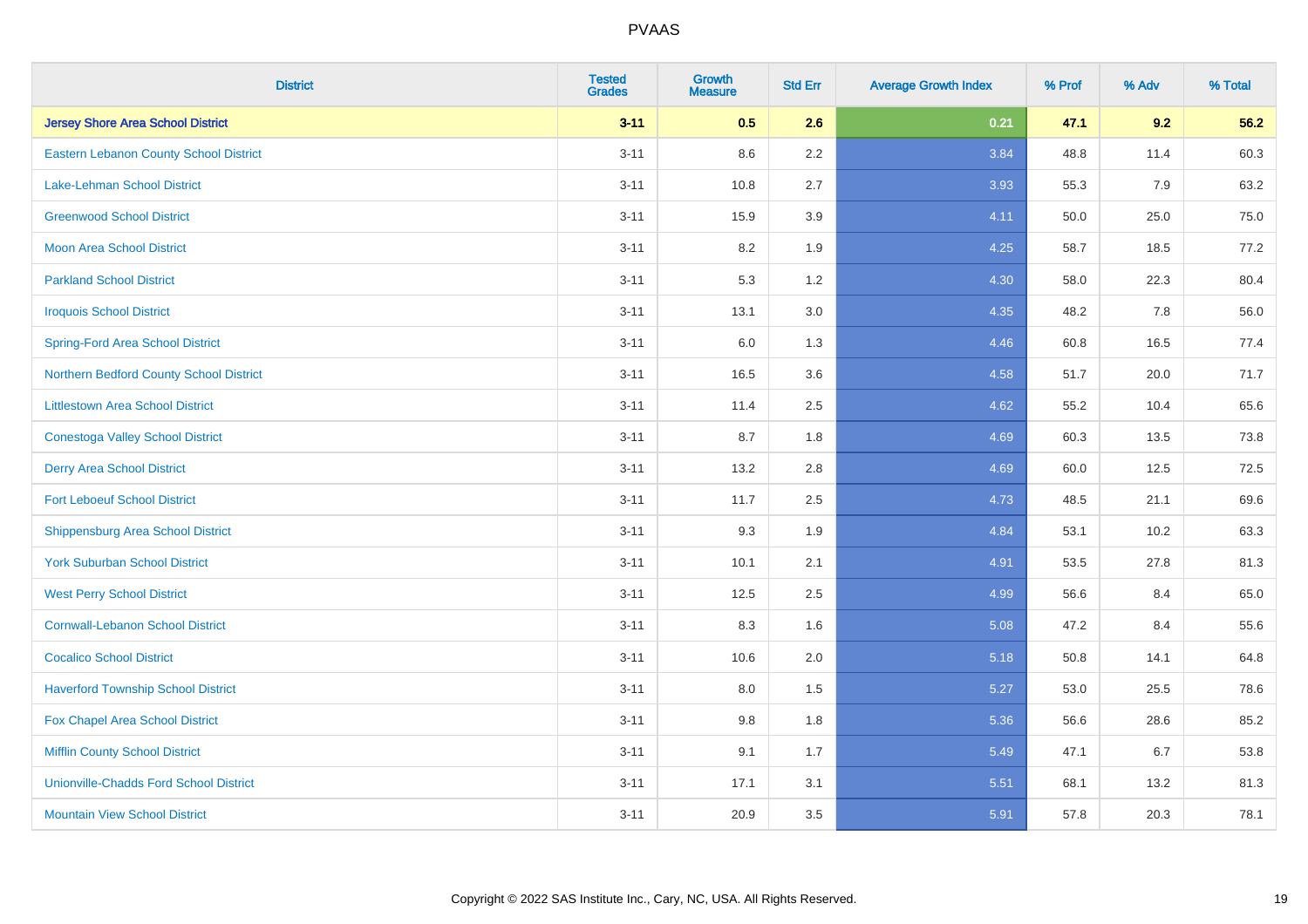| <b>District</b>                          | <b>Tested</b><br><b>Grades</b> | <b>Growth</b><br><b>Measure</b> | <b>Std Err</b> | <b>Average Growth Index</b> | % Prof | % Adv | % Total |
|------------------------------------------|--------------------------------|---------------------------------|----------------|-----------------------------|--------|-------|---------|
| <b>Jersey Shore Area School District</b> | $3 - 11$                       | 0.5                             | 2.6            | 0.21                        | 47.1   | 9.2   | 56.2    |
| <b>Saucon Valley School District</b>     | $3 - 11$                       | 14.7                            | 2.5            | 5.98                        | 48.7   | 20.2  | 69.0    |
| <b>Abington Heights School District</b>  | $3 - 11$                       | 13.5                            | 2.2            | 6.27                        | 58.3   | 16.2  | 74.5    |
| <b>Pine-Richland School District</b>     | $3 - 11$                       | 11.5                            | 1.8            | 6.31                        | 60.6   | 24.4  | 85.0    |
| <b>Deer Lakes School District</b>        | $3 - 11$                       | 17.0                            | 2.7            | 6.32                        | 61.5   | 16.4  | 77.9    |
| <b>Hazleton Area School District</b>     | $3 - 11$                       | 9.6                             | 1.4            | 6.77                        | 45.0   | 7.8   | 52.9    |
| Southern York County School District     | $3 - 11$                       | 14.2                            | 2.1            | 6.91                        | 55.1   | 18.1  | 73.1    |
| <b>Delaware Valley School District</b>   | $3 - 11$                       | 12.6                            | 1.8            | 6.93                        | 55.2   | 16.2  | 71.4    |
| <b>Reading School District</b>           | $3 - 11$                       | 10.1                            | 1.4            | 7.25                        | 24.7   | 2.4   | 27.2    |
| <b>Valley View School District</b>       | $3 - 11$                       | 18.1                            | 2.4            | 7.42                        | 53.7   | 14.7  | 68.4    |
| Pennsylvania Cyber Charter School        | $3 - 11$                       | 11.6                            | 1.5            | 7.54                        | 46.3   | 5.0   | 51.3    |
| <b>Upper Merion Area School District</b> | $3 - 11$                       | 15.3                            | 2.0            | 7.62                        | 59.3   | 19.3  | 78.6    |
| <b>Council Rock School District</b>      | $3 - 11$                       | 8.9                             | 1.2            | 7.65                        | 62.8   | 16.6  | 79.4    |
| <b>Penn-Trafford School District</b>     | $3 - 11$                       | 13.4                            | 1.7            | 7.87                        | 62.3   | 21.9  | 84.2    |
| <b>Pennsbury School District</b>         | $3 - 11$                       | 11.7                            | 1.5            | 7.90                        | 60.1   | 21.3  | 81.3    |
| <b>Great Valley School District</b>      | $3 - 11$                       | 15.0                            | 1.9            | 7.98                        | 50.0   | 35.0  | 85.0    |
| Northern York County School District     | $3 - 11$                       | 15.6                            | 2.0            | 7.98                        | 57.4   | 11.5  | 68.8    |
| <b>Springfield School District</b>       | $3 - 11$                       | 13.8                            | 1.7            | 7.99                        | 60.9   | 21.5  | 82.4    |
| <b>Bethlehem Area School District</b>    | $3 - 11$                       | 9.3                             | 1.1            | 8.15                        | 44.7   | 12.0  | 56.7    |
| <b>Colonial School District</b>          | $3 - 11$                       | 14.0                            | 1.7            | 8.21                        | 60.2   | 19.6  | 79.8    |
| <b>Souderton Area School District</b>    | $3 - 11$                       | 12.4                            | 1.5            | 8.28                        | 61.7   | 15.2  | 76.9    |
| <b>North Penn School District</b>        | $3 - 11$                       | 9.1                             | 1.1            | 8.36                        | 55.8   | 17.0  | 72.8    |
| <b>Dallastown Area School District</b>   | $3 - 11$                       | 13.5                            | 1.5            | 8.84                        | 56.0   | 17.9  | 73.8    |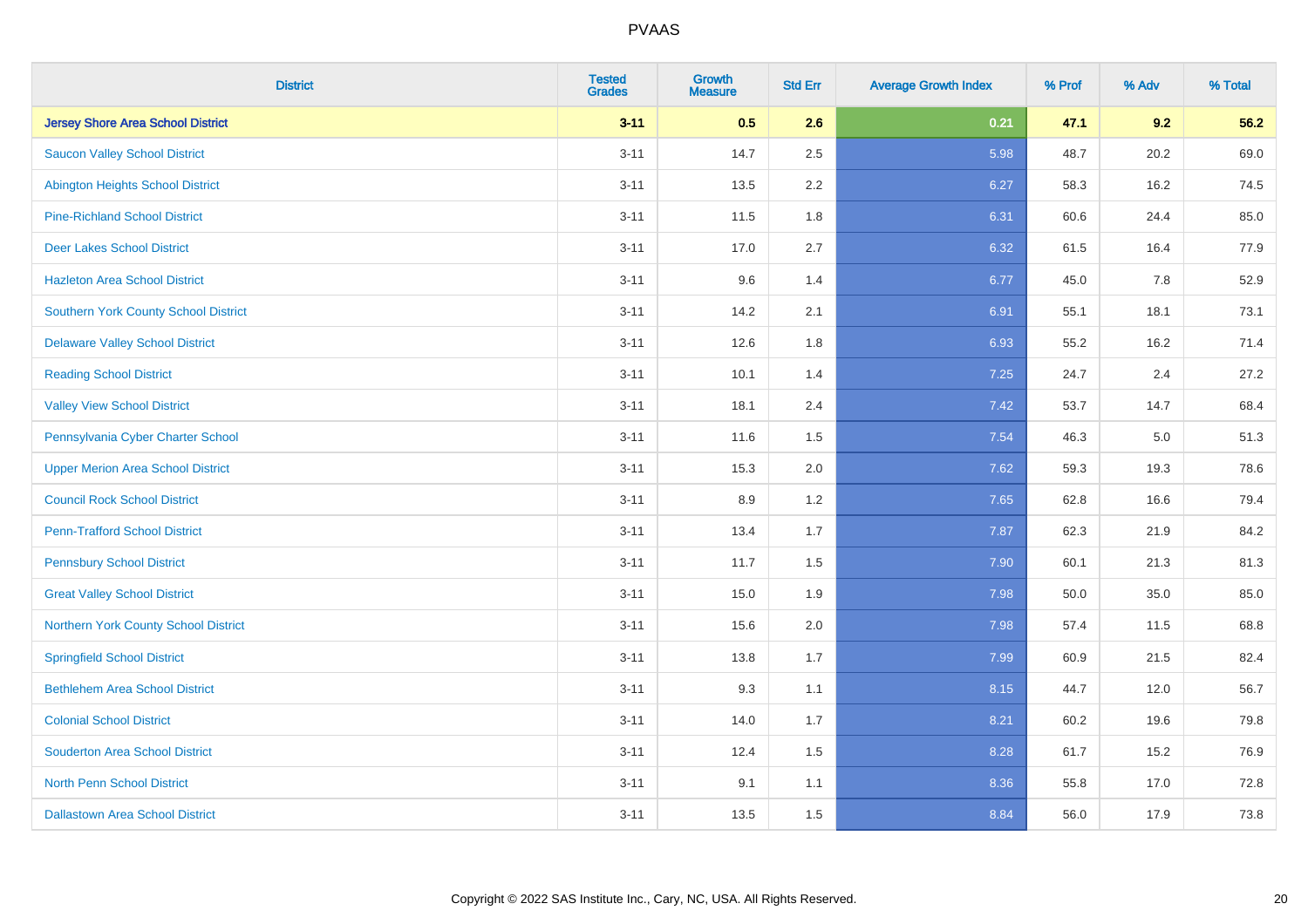| <b>District</b>                           | <b>Tested</b><br><b>Grades</b> | <b>Growth</b><br><b>Measure</b> | <b>Std Err</b> | <b>Average Growth Index</b> | % Prof | % Adv   | % Total |
|-------------------------------------------|--------------------------------|---------------------------------|----------------|-----------------------------|--------|---------|---------|
| <b>Jersey Shore Area School District</b>  | $3 - 11$                       | 0.5                             | 2.6            | 0.21                        | 47.1   | 9.2     | 56.2    |
| <b>Norwin School District</b>             | $3 - 11$                       | 18.0                            | 1.7            | 10.37                       | 58.5   | 27.0    | 85.4    |
| <b>West Chester Area School District</b>  | $3 - 11$                       | 12.6                            | $1.2$          | 10.38                       | 66.8   | 20.2    | 87.0    |
| <b>Upper Saint Clair School District</b>  | $3 - 11$                       | 18.5                            | 1.7            | 10.65                       | 61.8   | 30.1    | 91.9    |
| Downingtown Area School District          | $3 - 11$                       | 12.1                            | 1.1            | 10.67                       | 60.0   | 23.5    | 83.6    |
| <b>Upper Perkiomen School District</b>    | $3 - 11$                       | 22.1                            | 2.1            | 10.74                       | 57.7   | 13.2    | 70.9    |
| North Allegheny School District           | $3 - 11$                       | 17.4                            | 1.3            | 13.52                       | 59.5   | 28.1    | 87.6    |
| <b>State College Area School District</b> | $3 - 11$                       | 20.5                            | 1.4            | 14.33                       | 58.0   | 25.9    | 84.0    |
| <b>Lower Merion School District</b>       | $3 - 11$                       | 19.0                            | 1.3            | 14.93                       | 55.6   | 29.9    | 85.5    |
| <b>York City School District</b>          | $3 - 12$                       | $-28.9$                         | 2.1            | $-13.59$                    | 6.0    | 0.3     | 6.2     |
| <b>Lancaster School District</b>          | $3 - 12$                       | $-15.8$                         | 1.5            | $-10.90$                    | 14.6   | 2.3     | 16.9    |
| <b>Erie City School District</b>          | $3 - 12$                       | $-14.5$                         | 1.6            | $-9.26$                     | 25.4   | 3.0     | 28.4    |
| Norristown Area School District           | $3-12$                         | $-12.8$                         | 1.6            | $-7.98$                     | 23.5   | $2.3\,$ | 25.7    |
| <b>Tulpehocken Area School District</b>   | $3 - 12$                       | $-13.7$                         | 2.8            | $-4.81$                     | 36.7   | 2.8     | 39.4    |
| <b>Penns Manor Area School District</b>   | $3 - 12$                       | $-17.0$                         | 3.7            | $-4.52$                     | 29.7   | 3.1     | 32.8    |
| <b>Annville-Cleona School District</b>    | $3 - 12$                       | $-12.1$                         | 2.7            | $-4.46$                     | 34.9   | 7.8     | 42.6    |
| Lampeter-Strasburg School District        | $3 - 12$                       | $-8.6$                          | 2.0            | $-4.33$                     | 55.1   | 9.8     | 64.8    |
| <b>West Mifflin Area School District</b>  | $3 - 12$                       | $-12.3$                         | 2.9            | $-4.22$                     | 39.7   | 10.3    | 50.0    |
| Catasauqua Area School District           | $3 - 12$                       | $-12.1$                         | 3.0            | $-4.00$                     | 36.8   | 7.6     | 44.3    |
| <b>Bradford Area School District</b>      | $3 - 12$                       | $-9.3$                          | 2.4            | $-3.87$                     | 45.8   | 8.3     | 54.2    |
| Northern Lehigh School District           | $3 - 12$                       | $-10.4$                         | 2.7            | $-3.82$                     | 28.0   | 9.3     | 37.3    |
| <b>Interboro School District</b>          | $3 - 12$                       | $-7.3$                          | 2.1            | $-3.43$                     | 46.6   | 4.8     | 51.4    |
| <b>Tamaqua Area School District</b>       | $3 - 12$                       | $-8.2$                          | 2.5            | $-3.24$                     | 44.5   | 1.9     | 46.4    |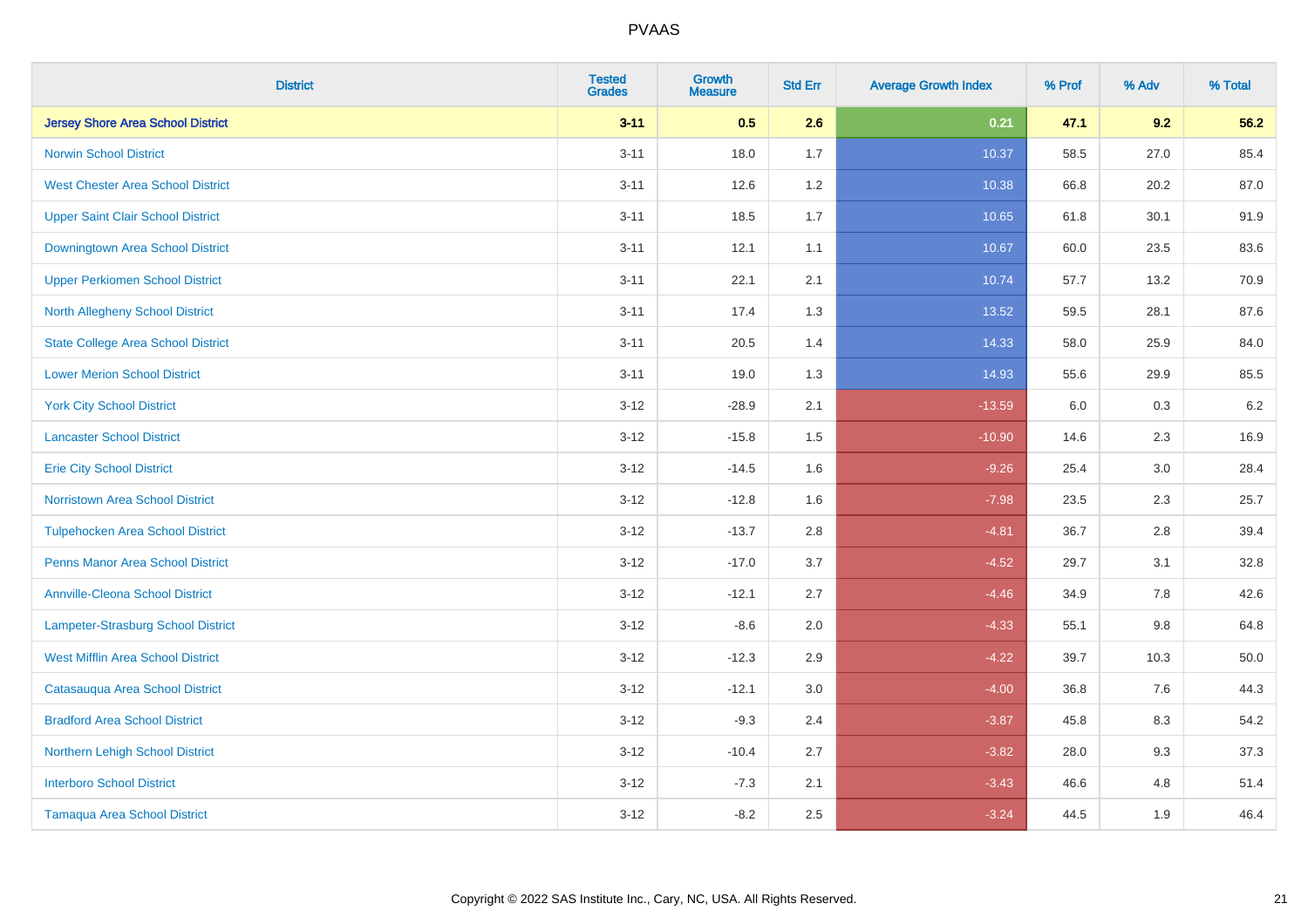| <b>District</b>                                | <b>Tested</b><br><b>Grades</b> | <b>Growth</b><br><b>Measure</b> | <b>Std Err</b> | <b>Average Growth Index</b> | % Prof | % Adv   | % Total |
|------------------------------------------------|--------------------------------|---------------------------------|----------------|-----------------------------|--------|---------|---------|
| <b>Jersey Shore Area School District</b>       | $3 - 11$                       | 0.5                             | 2.6            | 0.21                        | 47.1   | 9.2     | 56.2    |
| <b>Waynesboro Area School District</b>         | $3 - 12$                       | $-6.1$                          | 1.9            | $-3.20$                     | 50.0   | $6.8\,$ | 56.8    |
| <b>Conneaut School District</b>                | $3 - 12$                       | $-7.5$                          | 2.6            | $-2.91$                     | 38.4   | 7.4     | 45.8    |
| <b>Easton Area School District</b>             | $3-12$                         | $-4.1$                          | 1.4            | $-2.91$                     | 39.9   | 4.0     | 43.9    |
| <b>Union City Area School District</b>         | $3 - 12$                       | $-10.2$                         | 3.6            | $-2.87$                     | 42.9   | 3.2     | 46.0    |
| Northern Potter School District                | $3 - 12$                       | $-13.1$                         | 4.6            | $-2.84$                     | 37.5   | 0.0     | 37.5    |
| <b>Quakertown Community School District</b>    | $3 - 12$                       | $-4.4$                          | 1.6            | $-2.70$                     | 56.5   | 10.0    | 66.6    |
| <b>New Castle Area School District</b>         | $3 - 12$                       | $-6.4$                          | 2.4            | $-2.66$                     | 32.5   | 4.3     | 36.8    |
| Northern Tioga School District                 | $3 - 12$                       | $-7.5$                          | 2.8            | $-2.64$                     | 54.0   | 1.2     | 55.2    |
| <b>Juniata County School District</b>          | $3 - 12$                       | $-4.9$                          | 2.1            | $-2.26$                     | 38.5   | 2.9     | 41.4    |
| Keystone Education Center Charter School       | $3 - 12$                       | $-12.9$                         | 5.9            | $-2.19$                     | 28.0   | 0.0     | 28.0    |
| Susquehanna Township School District           | $3 - 12$                       | $-5.8$                          | 2.7            | $-2.17$                     | 36.0   | 5.6     | 41.6    |
| <b>Forest City Regional School District</b>    | $3 - 12$                       | $-6.0$                          | 3.0            | $-1.96$                     | 44.1   | $0.0\,$ | 44.1    |
| <b>Central Columbia School District</b>        | $3 - 12$                       | $-4.8$                          | 2.6            | $-1.86$                     | 53.7   | 14.8    | 68.5    |
| <b>Brownsville Area School District</b>        | $3 - 12$                       | $-7.2$                          | 3.9            | $-1.83$                     | 34.4   | 6.1     | 40.5    |
| <b>Old Forge School District</b>               | $3 - 12$                       | $-5.9$                          | 3.4            | $-1.73$                     | 52.9   | 7.1     | 60.0    |
| <b>Twin Valley School District</b>             | $3 - 12$                       | $-3.6$                          | 2.1            | $-1.69$                     | 49.6   | 7.1     | 56.8    |
| <b>Pottstown School District</b>               | $3 - 12$                       | $-4.0$                          | 2.4            | $-1.68$                     | 29.8   | 1.2     | 31.0    |
| <b>Bristol Borough School District</b>         | $3 - 12$                       | $-4.3$                          | 3.4            | $-1.27$                     | 39.7   | 1.3     | 41.0    |
| <b>Apollo-Ridge School District</b>            | $3 - 12$                       | $-4.7$                          | 3.7            | $-1.24$                     | 50.0   | 10.0    | 60.0    |
| <b>Scranton School District</b>                | $3 - 12$                       | $-2.9$                          | 2.4            | $-1.22$                     | 45.6   | 3.6     | 49.1    |
| <b>Chestnut Ridge School District</b>          | $3 - 12$                       | $-3.4$                          | 2.9            | $-1.17$                     | 46.6   | 5.8     | 52.4    |
| <b>Conemaugh Township Area School District</b> | $3-12$                         | $-3.7$                          | 3.4            | $-1.09$                     | 53.8   | 17.6    | 71.4    |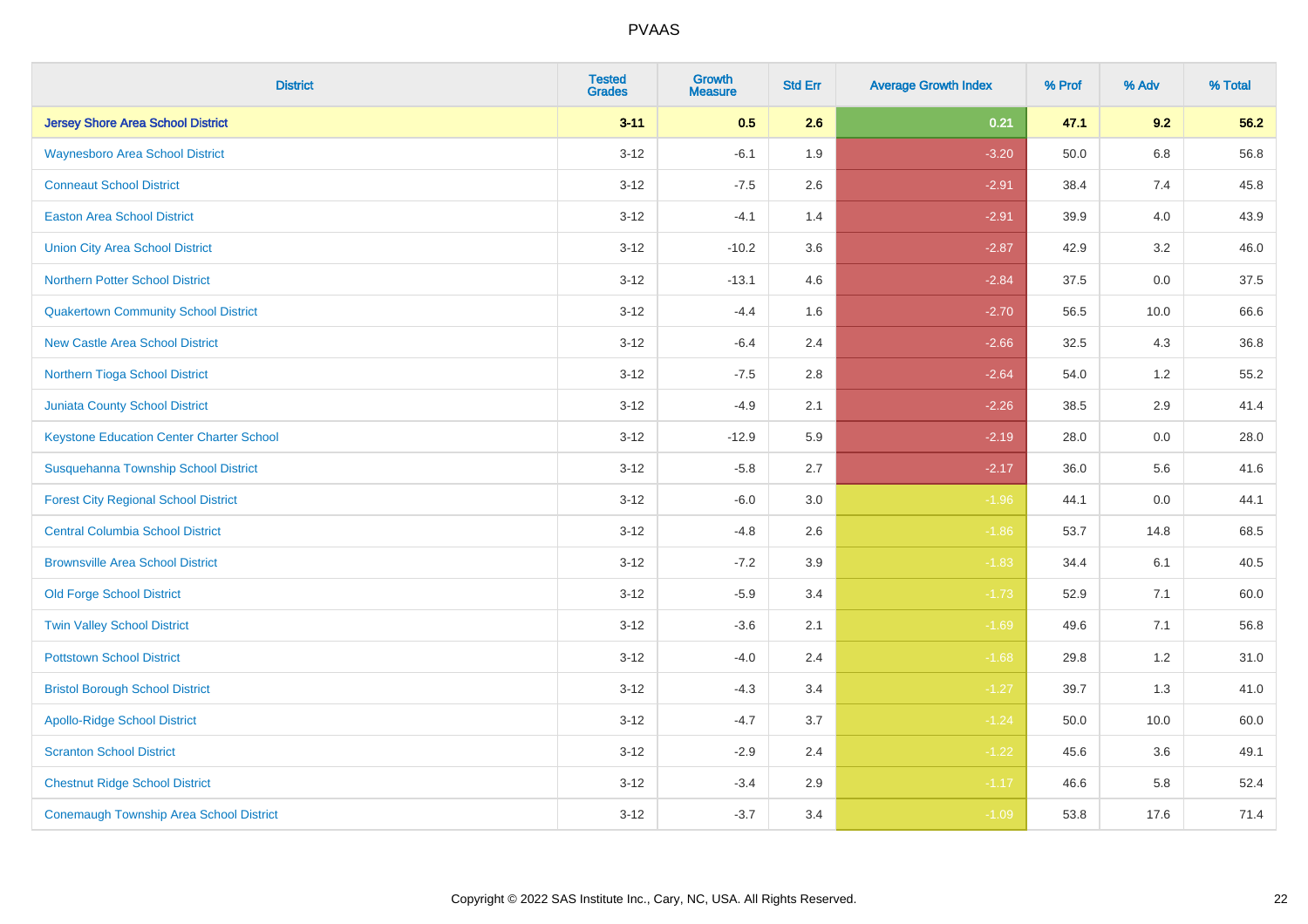| <b>District</b>                               | <b>Tested</b><br><b>Grades</b> | <b>Growth</b><br><b>Measure</b> | <b>Std Err</b> | <b>Average Growth Index</b> | % Prof | % Adv | % Total |
|-----------------------------------------------|--------------------------------|---------------------------------|----------------|-----------------------------|--------|-------|---------|
| <b>Jersey Shore Area School District</b>      | $3 - 11$                       | 0.5                             | 2.6            | 0.21                        | 47.1   | 9.2   | 56.2    |
| <b>Columbia Borough School District</b>       | $3 - 12$                       | $-3.1$                          | 3.5            | $-0.89$                     | 29.5   | 1.9   | 31.4    |
| <b>Conemaugh Valley School District</b>       | $3 - 12$                       | $-3.2$                          | 4.1            | $-0.78$                     | 48.2   | 5.6   | 53.7    |
| <b>Turkeyfoot Valley Area School District</b> | $3 - 12$                       | $-4.3$                          | 5.6            | $-0.76$                     | 22.0   | 5.1   | 27.1    |
| <b>Clarion-Limestone Area School District</b> | $3 - 12$                       | $-2.5$                          | 4.1            | $-0.60$                     | 56.8   | 6.8   | 63.6    |
| <b>Manheim Township School District</b>       | $3 - 12$                       | $-0.9$                          | 1.6            | $-0.58$                     | 53.2   | 15.5  | 68.7    |
| <b>Elizabethtown Area School District</b>     | $3-12$                         | $-0.9$                          | 1.9            | $-0.47$                     | 50.0   | 11.2  | 61.2    |
| <b>Conewago Valley School District</b>        | $3 - 12$                       | $-0.9$                          | 2.0            | $-0.45$                     | 51.7   | 9.6   | 61.3    |
| <b>Bangor Area School District</b>            | $3 - 12$                       | $-0.9$                          | 2.0            | $-0.43$                     | 44.3   | 4.7   | 49.0    |
| <b>Panther Valley School District</b>         | $3 - 12$                       | $-0.6$                          | 3.3            | $-0.19$                     | 47.9   | 4.3   | 52.1    |
| <b>Millville Area School District</b>         | $3 - 12$                       | $-0.9$                          | 4.7            | $-0.18$                     | 51.4   | 5.4   | 56.8    |
| <b>Kutztown Area School District</b>          | $3 - 12$                       | $-0.2$                          | 3.2            | $-0.05$                     | 55.4   | 13.3  | 68.7    |
| <b>Avella Area School District</b>            | $3 - 12$                       | $-0.3$                          | 4.7            | $-0.05$                     | 49.3   | 14.5  | 63.8    |
| <b>Smethport Area School District</b>         | $3 - 12$                       | 0.6                             | 3.9            | 0.15                        | 37.0   | 1.8   | 38.9    |
| <b>Wyomissing Area School District</b>        | $3 - 12$                       | 0.8                             | 2.6            | 0.33                        | 55.7   | 17.6  | 73.3    |
| <b>Tussey Mountain School District</b>        | $3-12$                         | 1.5                             | 3.7            | $\boxed{0.40}$              | 38.6   | 1.8   | 40.4    |
| <b>Newport School District</b>                | $3 - 12$                       | 1.4                             | 3.5            | 0.41                        | 51.5   | 10.3  | 61.8    |
| <b>Roberto Clemente Charter School</b>        | $3 - 12$                       | 2.2                             | 4.9            | 0.45                        | 27.5   | 5.0   | 32.5    |
| <b>Purchase Line School District</b>          | $3 - 12$                       | 1.7                             | 3.5            | 0.47                        | 43.1   | 5.4   | 48.5    |
| <b>Radnor Township School District</b>        | $3-12$                         | $1.0\,$                         | 2.1            | 0.50                        | 65.0   | 23.2  | 88.2    |
| <b>Union School District</b>                  | $3 - 12$                       | 2.3                             | 4.2            | 0.54                        | 32.6   | 7.0   | 39.5    |
| <b>Camp Hill School District</b>              | $3 - 12$                       | 2.3                             | 3.0            | 0.78                        | 53.6   | 17.5  | 71.1    |
| North Clarion County School District          | $3-12$                         | 3.7                             | 4.3            | 0.85                        | 67.5   | 15.0  | 82.5    |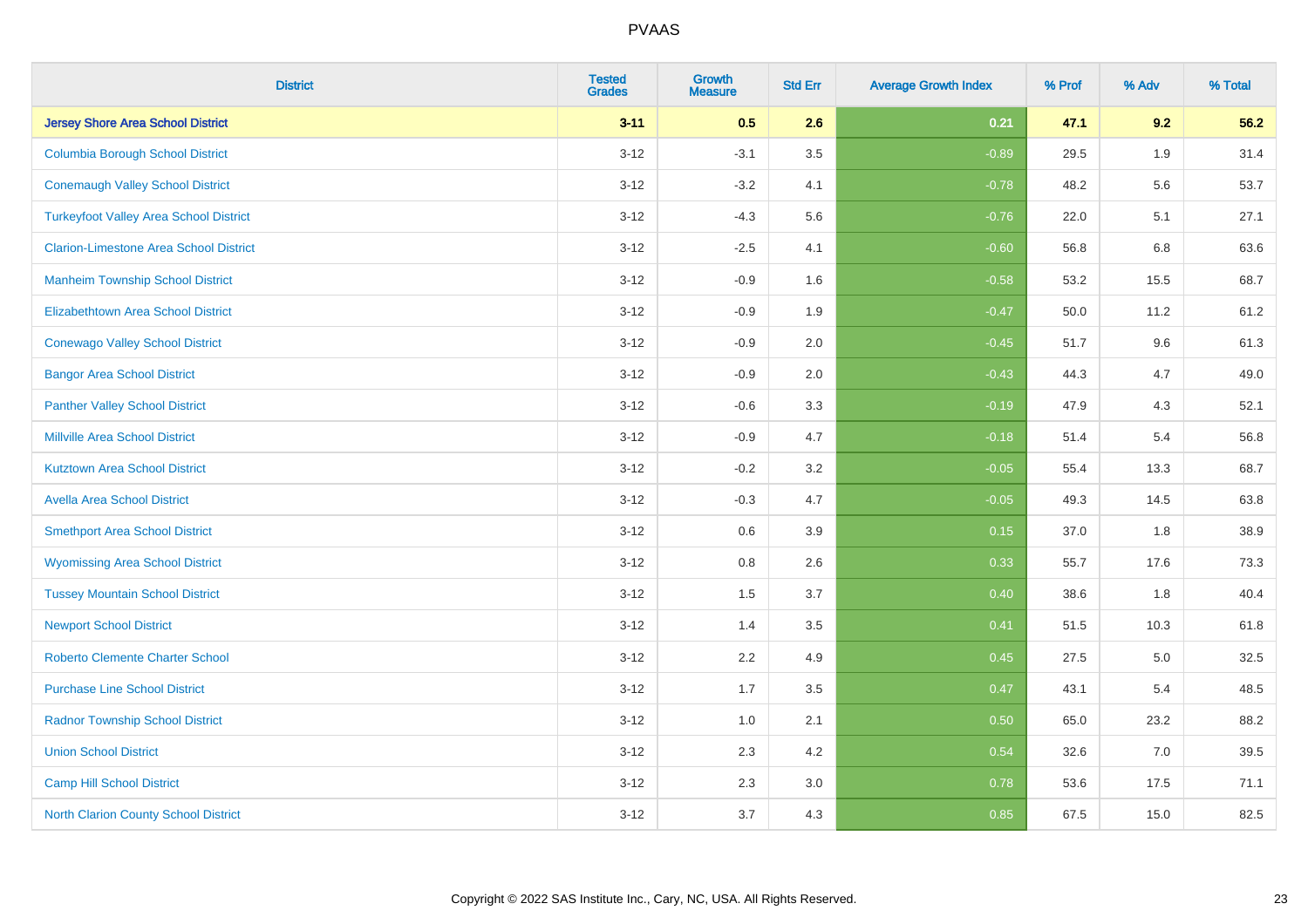| <b>District</b>                                        | <b>Tested</b><br><b>Grades</b> | <b>Growth</b><br><b>Measure</b> | <b>Std Err</b> | <b>Average Growth Index</b> | % Prof | % Adv   | % Total  |
|--------------------------------------------------------|--------------------------------|---------------------------------|----------------|-----------------------------|--------|---------|----------|
| <b>Jersey Shore Area School District</b>               | $3 - 11$                       | 0.5                             | 2.6            | 0.21                        | 47.1   | 9.2     | 56.2     |
| <b>Woodland Hills School District</b>                  | $3 - 12$                       | $3.2\,$                         | 2.6            | 1.22                        | 31.4   | $3.6\,$ | $35.0\,$ |
| <b>Donegal School District</b>                         | $3 - 12$                       | 3.1                             | 2.4            | 1.29                        | 60.6   | 9.1     | 69.7     |
| <b>West York Area School District</b>                  | $3 - 12$                       | 3.2                             | 2.3            | 1.38                        | 53.8   | 4.4     | 58.2     |
| <b>Loyalsock Township School District</b>              | $3 - 12$                       | 4.2                             | 2.8            | $1.47$                      | 54.3   | 2.1     | 56.4     |
| <b>Hermitage School District</b>                       | $3 - 12$                       | 3.8                             | 2.4            | 1.60                        | 57.5   | 9.3     | 66.8     |
| <b>Oswayo Valley School District</b>                   | $3-12$                         | 8.5                             | 5.0            | 1.68                        | 50.0   | 16.7    | 66.7     |
| <b>Pottsville Area School District</b>                 | $3 - 12$                       | 4.4                             | 2.3            | 1.94                        | 44.8   | 5.4     | 50.2     |
| <b>West Allegheny School District</b>                  | $3 - 12$                       | 4.0                             | 2.1            | 1.96                        | 63.1   | 15.7    | 78.8     |
| Altoona Area School District                           | $3 - 12$                       | 3.3                             | 1.6            | 1.99                        | 47.7   | 8.2     | 55.9     |
| <b>Chester Charter Scholars Academy Charter School</b> | $3 - 12$                       | 8.4                             | 4.1            | 2.03                        | 23.4   | 0.0     | 23.4     |
| South Western School District                          | $3 - 12$                       | 3.9                             | 1.9            | 2.08                        | 60.2   | 8.1     | 68.3     |
| <b>Grove City Area School District</b>                 | $3-12$                         | 5.1                             | 2.4            | 2.09                        | 36.4   | 16.5    | 52.8     |
| <b>Eastern Lancaster County School District</b>        | $3 - 12$                       | 4.5                             | 2.2            | 2.09                        | 46.3   | 11.4    | 57.6     |
| Pennsylvania Distance Learning Charter School          | $3 - 12$                       | 9.3                             | 4.2            | 2.22                        | 42.2   | 3.1     | 45.3     |
| Lincoln Leadership Academy Charter School              | $3-12$                         | 14.2                            | 6.4            | 2.22                        | 23.5   | $0.0\,$ | 23.5     |
| People For People Charter School                       | $3 - 12$                       | 13.3                            | 5.5            | 2.43                        | 13.5   | 0.0     | 13.5     |
| <b>Wyalusing Area School District</b>                  | $3 - 12$                       | 8.8                             | 3.3            | 2.68                        | 54.6   | 11.7    | 66.2     |
| <b>Hempfield Area School District</b>                  | $3 - 12$                       | 4.6                             | 1.6            | 2.86                        | 53.5   | 20.1    | 73.6     |
| <b>Daniel Boone Area School District</b>               | $3 - 12$                       | 5.7                             | 2.0            | 2.88                        | 51.0   | 11.5    | 62.6     |
| <b>Dover Area School District</b>                      | $3 - 12$                       | 6.0                             | 2.1            | 2.94                        | 52.2   | 6.0     | 58.2     |
| <b>Cranberry Area School District</b>                  | $3 - 12$                       | 9.2                             | 3.0            | 3.04                        | 47.5   | 10.2    | 57.6     |
| Ambridge Area School District                          | $3 - 12$                       | 9.1                             | 2.6            | 3.46                        | 50.4   | 10.7    | 61.1     |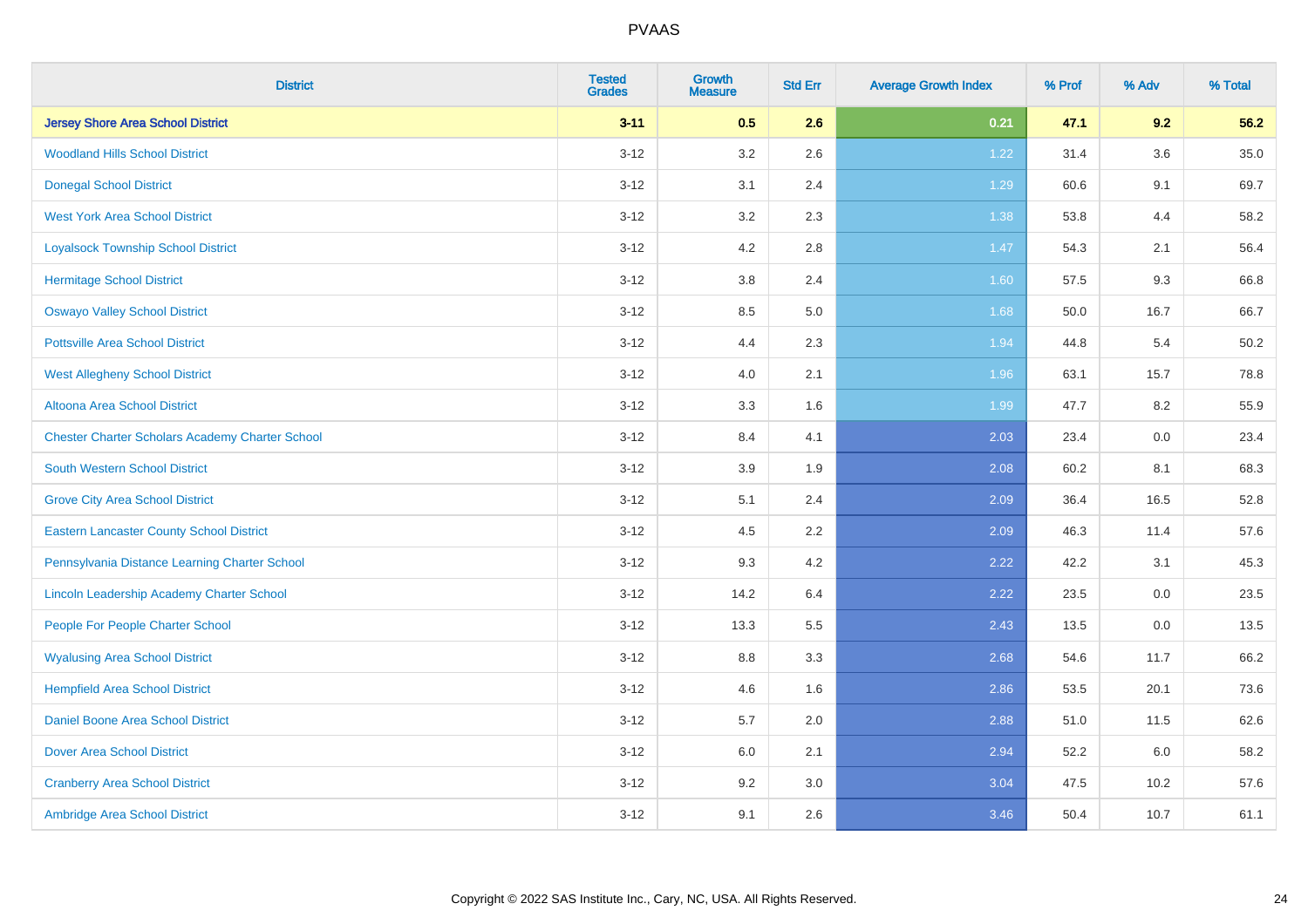| <b>District</b>                               | <b>Tested</b><br><b>Grades</b> | <b>Growth</b><br><b>Measure</b> | <b>Std Err</b> | <b>Average Growth Index</b> | % Prof | % Adv | % Total |
|-----------------------------------------------|--------------------------------|---------------------------------|----------------|-----------------------------|--------|-------|---------|
| <b>Jersey Shore Area School District</b>      | $3 - 11$                       | 0.5                             | 2.6            | 0.21                        | 47.1   | 9.2   | 56.2    |
| Pen Argyl Area School District                | $3 - 12$                       | $9.2\,$                         | 2.7            | 3.46                        | 50.0   | 12.6  | 62.6    |
| Selinsgrove Area School District              | $3 - 12$                       | 8.3                             | 2.3            | 3.54                        | 56.8   | 10.0  | 66.8    |
| <b>West Shore School District</b>             | $3 - 12$                       | $5.0\,$                         | 1.4            | 3.59                        | 54.2   | 9.4   | 63.6    |
| <b>Mckeesport Area School District</b>        | $3 - 12$                       | 9.0                             | 2.4            | 3.72                        | 31.0   | 4.5   | 35.5    |
| <b>Allentown City School District</b>         | $3 - 12$                       | 5.3                             | 1.4            | 3.88                        | 25.3   | 2.7   | 28.0    |
| <b>William Penn School District</b>           | $3-12$                         | 8.3                             | 2.1            | 3.99                        | 35.6   | 3.0   | 38.7    |
| <b>Greater Nanticoke Area School District</b> | $3 - 12$                       | 11.2                            | 2.8            | 4.01                        | 38.0   | 12.4  | 50.4    |
| Montoursville Area School District            | $3 - 12$                       | 10.8                            | 2.5            | 4.24                        | 44.6   | 20.1  | 64.8    |
| Pocono Mountain School District               | $3 - 12$                       | 6.8                             | 1.5            | 4.62                        | 45.8   | 5.0   | 50.7    |
| <b>Upper Darby School District</b>            | $3 - 12$                       | 6.9                             | 1.5            | 4.62                        | 45.0   | 6.7   | 51.7    |
| Penns Valley Area School District             | $3 - 12$                       | 14.0                            | 2.9            | 4.80                        | 41.9   | 23.1  | 65.0    |
| <b>Wilson School District</b>                 | $3 - 12$                       | 8.8                             | 1.5            | 5.96                        | 52.6   | 14.6  | 67.2    |
| <b>Ridley School District</b>                 | $3-12$                         | 10.0                            | 1.6            | 6.10                        | 45.6   | 8.2   | 53.8    |
| <b>Central York School District</b>           | $3 - 12$                       | 12.3                            | 1.7            | 7.20                        | 55.5   | 11.5  | 67.0    |
| <b>Tyrone Area School District</b>            | $3 - 12$                       | 19.7                            | 2.5            | 7.87                        | 60.4   | 16.7  | 77.1    |
| <b>Upper Dublin School District</b>           | $3-12$                         | 15.4                            | 1.8            | 8.53                        | 60.8   | 24.8  | 85.6    |
| Philadelphia City School District             | $3 - 12$                       | 7.5                             | 0.6            | 12.64                       | 38.4   | 7.0   | 45.4    |
| <b>Cumberland Valley School District</b>      | $3 - 12$                       | 18.5                            | 1.3            | 14.64                       | 60.7   | 23.4  | 84.1    |
| Esperanza Academy Charter School              | $4 - 11$                       | 4.0                             | 2.5            | 1.61                        | 32.4   | 0.7   | 33.1    |
| Mastery Charter School - Pickett Campus       | $6 - 10$                       | 5.6                             | 5.7            | 1.00                        | 27.8   | 0.0   | 27.8    |
| <b>Innovative Arts Academy Charter School</b> | $6 - 11$                       | $-9.1$                          | 3.7            | $-2.44$                     | 9.5    | 0.0   | 9.5     |
| La Academia Partnership Charter School        | $6 - 11$                       | $-11.0$                         | 4.7            | $-2.34$                     | 6.8    | 0.0   | 6.8     |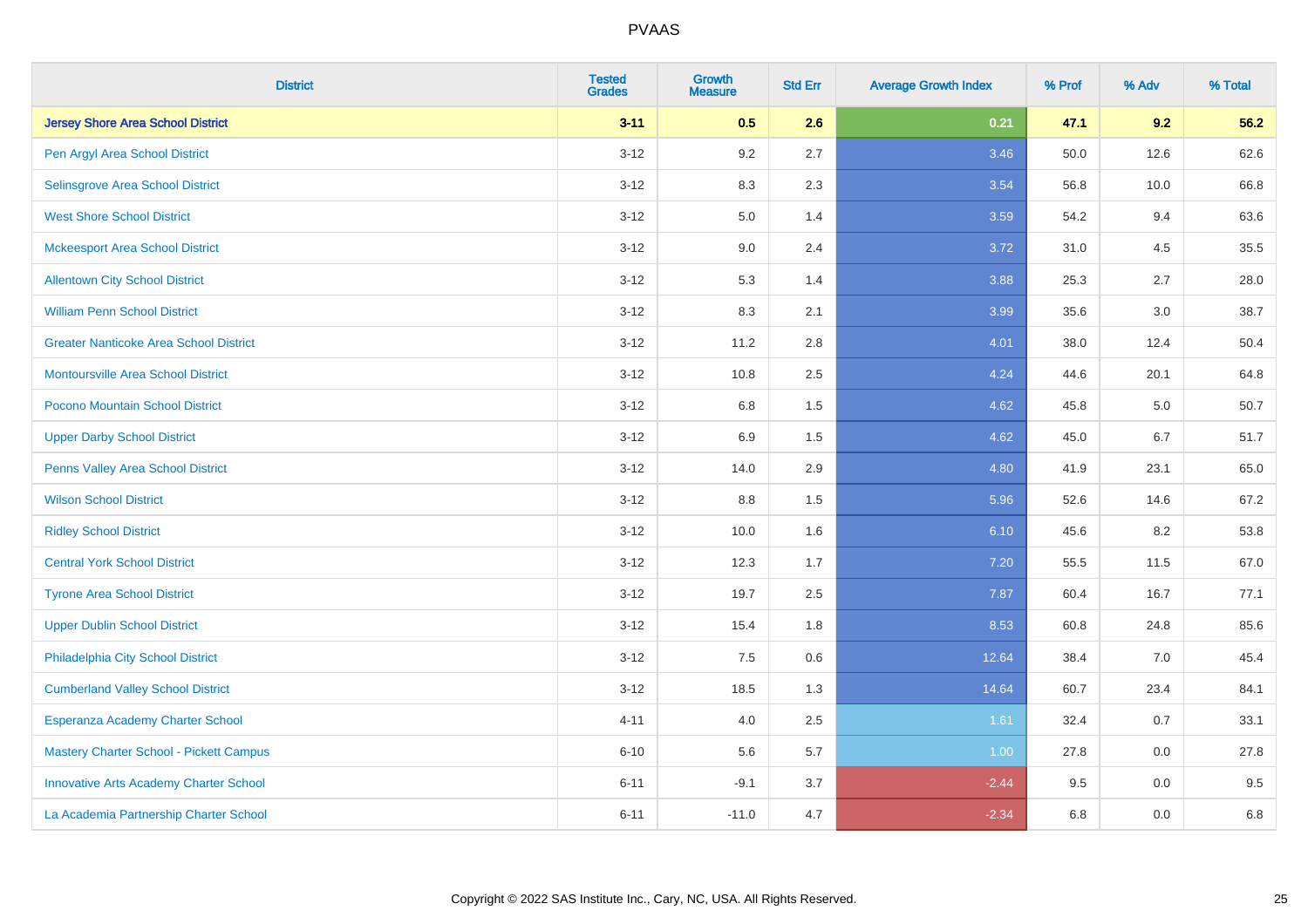| <b>District</b>                                                       | <b>Tested</b><br><b>Grades</b> | <b>Growth</b><br><b>Measure</b> | <b>Std Err</b> | <b>Average Growth Index</b> | % Prof | % Adv | % Total |
|-----------------------------------------------------------------------|--------------------------------|---------------------------------|----------------|-----------------------------|--------|-------|---------|
| <b>Jersey Shore Area School District</b>                              | $3 - 11$                       | 0.5                             | 2.6            | 0.21                        | 47.1   | 9.2   | 56.2    |
| Perseus House Charter School Of Excellence                            | $6 - 11$                       | $-5.2$                          | 3.0            | $-1.72$                     | 16.5   | 0.0   | 16.5    |
| Urban Pathways 6-12 Charter School                                    | $6 - 11$                       | 4.8                             | 6.4            | 0.75                        | 28.6   | 0.0   | 28.6    |
| Center For Student Learning Charter School At Pennsbury               | $6 - 12$                       | $-2.9$                          | 6.1            | $-0.47$                     | 42.9   | 0.0   | 42.9    |
| Dr Robert Ketterer Charter School Inc                                 | $6 - 12$                       | 10.1                            | 5.0            | 2.04                        | 14.9   | 0.4   | 15.3    |
| 21st Century Cyber Charter School                                     | $6 - 12$                       | 5.7                             | 2.3            | 2.50                        | 56.7   | 8.3   | 65.0    |
| <b>Mastery Charter School - Gratz Campus</b>                          | $7 - 10$                       | $-23.9$                         | 4.5            | $-5.29$                     | 2.9    | 0.0   | 2.9     |
| Mastery Charter School - Shoemaker Campus                             | $7 - 10$                       | 4.1                             | 3.0            | 1.34                        | 20.9   | 3.3   | 24.2    |
| <b>Achievement House Charter School</b>                               | $7 - 11$                       | $-0.7$                          | 4.0            | $-0.17$                     | 32.5   | 2.6   | 35.1    |
| <b>Mastery Charter High School-Lenfest Campus</b>                     | $7 - 11$                       | 2.5                             | 5.7            | 0.43                        | 40.0   | 0.0   | 40.0    |
| <b>Lincoln Park Performing Arts Charter School</b>                    | $7 - 11$                       | 3.6                             | 2.5            | 1.42                        | 59.6   | 14.7  | 74.3    |
| The New Academy Charter School                                        | $8 - 11$                       | $-10.4$                         | 5.2            | $-2.00$                     | 0.0    | 0.0   | 0.0     |
| <b>West Side CTC</b>                                                  | $9 - 10$                       | $-37.4$                         | 4.3            | $-8.64$                     | 8.8    | 0.0   | 8.8     |
| <b>Bucks County Technical High School</b>                             | $9 - 10$                       | $-12.0$                         | 2.5            | $-4.84$                     | 35.9   | 3.2   | 39.2    |
| <b>Columbia-Montour AVTS</b>                                          | $9 - 10$                       | $-12.5$                         | 3.0            | $-4.16$                     | 22.3   | 0.6   | 22.9    |
| Preparatory Charter School Of Mathematics, Science, Tech, And Careers | $9 - 10$                       | $-4.0$                          | 2.5            | $-1.59$                     | 15.0   | 0.0   | 15.0    |
| <b>Westinghouse Arts Academy Charter School</b>                       | $9 - 10$                       | $-0.7$                          | 3.6            | $-0.19$                     | 59.2   | 8.4   | 67.6    |
| <b>KIPP Dubois Charter School</b>                                     | $9 - 10$                       | 4.7                             | 3.3            | 1.40                        | 31.0   | 1.4   | 32.4    |
| Lehigh Valley Charter High School For The Arts                        | $9 - 10$                       | 7.3                             | 2.6            | 2.82                        | 62.3   | 18.2  | 80.5    |
| <b>Dauphin County Technical School</b>                                | $9 - 11$                       | $-45.5$                         | 2.6            | $-17.72$                    | 14.4   | 2.5   | 16.9    |
| Jefferson County-Dubois AVTS                                          | $9 - 11$                       | $-16.2$                         | 3.9            | $-4.16$                     | 23.0   | 0.0   | 23.0    |
| <b>Universal Audenried Charter School</b>                             | $9 - 11$                       | $-5.8$                          | 2.4            | $-2.40$                     | 14.6   | 0.0   | 14.6    |
| <b>Carbon Career &amp; Technical Institute</b>                        | $9 - 11$                       | $-5.7$                          | 3.6            | $-1.59$                     | 34.5   | 1.2   | 35.7    |